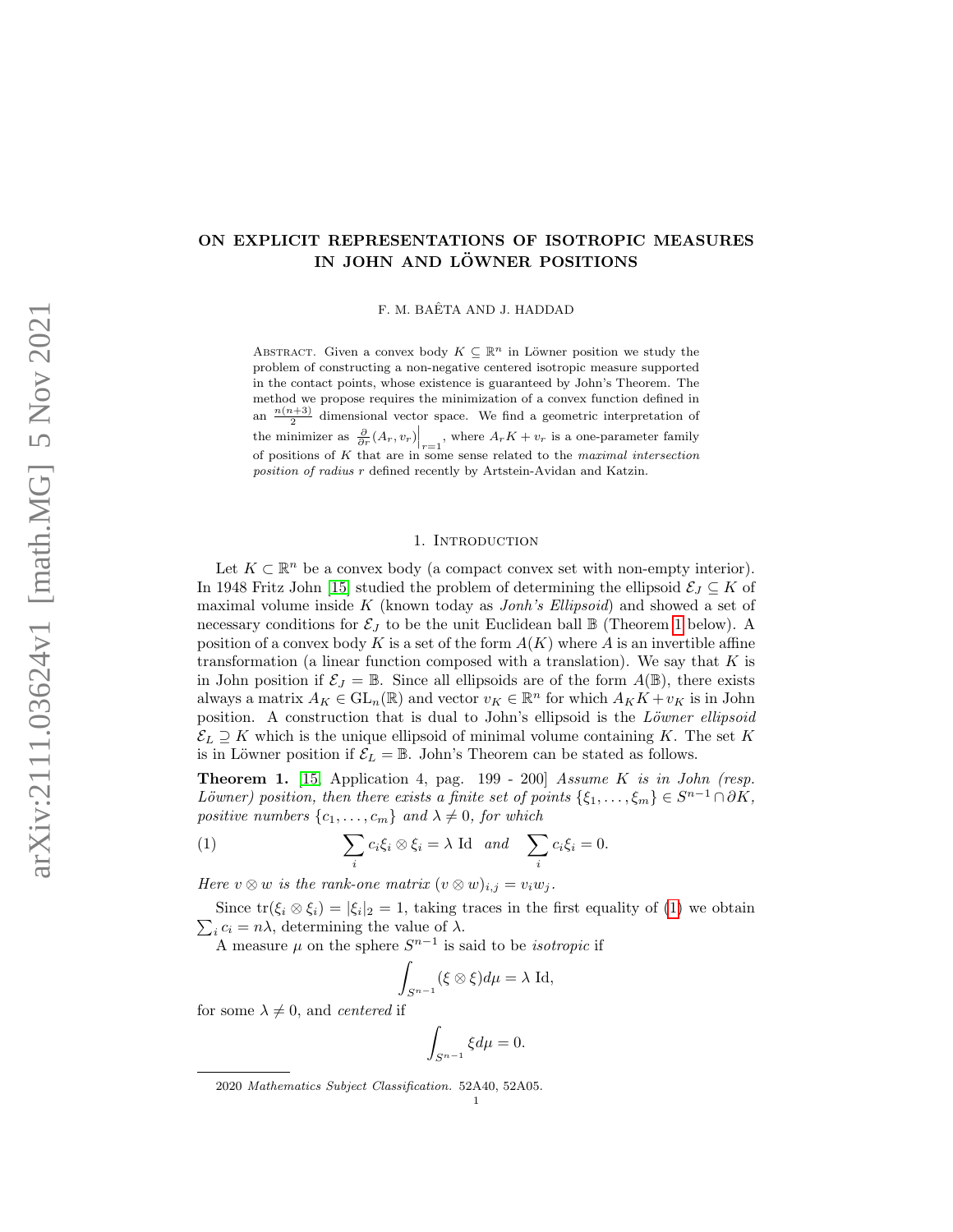(Integration in  $\mathbb{R}^n$  and  $M_n(\mathbb{R})$  is understood to be coordinatewise). Then one can see that equation [\(1\)](#page-0-1) can be expressed as the fact that the atomic measure  $\mu_K = \sum_i c_i \delta_{\xi_i}$  is centered and isotropic. Later Ball [\[5\]](#page-17-0) proved that the existence of a non-negative centered isotropic measure  $\mu_K$  in the set of contact points, guarantees that K is in John position if  $\mathbb{B} \subseteq K$ , or in Löwner position if  $K \subseteq \mathbb{B}$ .

The literature around the John/Löwner position and its relation to isotropic measures, is vast. The relation between extremal position and isotropic measures was studied extensively in [\[11,](#page-17-1) [10,](#page-17-2) [12\]](#page-17-3). Extensions to related minimization problems were studied in [\[8,](#page-17-4) [17,](#page-18-1) [7,](#page-17-5) [13,](#page-17-6) [16\]](#page-18-2). Isotropic measures can also be used in combination with the Brascamp-Lieb inequality to find reverse isoperimetric inequalities, see [\[3,](#page-17-7) [4,](#page-17-8) [5,](#page-17-0) [18\]](#page-18-3). A simple example of the relation between isotropic measures and extremal problems is the fact (see [\[11\]](#page-17-1)) that a convex body  $K$  is in position of minimal surface area measure (among positions of the same volume) if and only if its area measure is isotropic. We cite this example because in this case (as in many others) the isotropic measure is directly obtained from the convex body  $K$ . But the existence of the measure  $\mu_K$  in Theorem [1](#page-0-0) (and in particular, of  $\{c_i, \xi_i\}$ ) is often shown in a non-constructive way, usually by proving first that it is impossible to separate  $(\frac{1}{n}\mathrm{Id}, 0) \in M_n(\mathbb{R}) \times \mathbb{R}^n$  from the set

$$
\{(\xi \otimes \xi, \xi) \in M_n(\mathbb{R}) \times \mathbb{R}^n/\xi \in S^{n-1} \cap \partial K\}
$$

with linear functionals. The same approach can be found in [\[1,](#page-17-9) Section 2.1.3] and in [\[14,](#page-17-10) [10\]](#page-17-2), the original idea of John [\[15\]](#page-18-0) is different, but still non-constructive. Recently in [\[2\]](#page-17-11), Artstein and Katzin showed that  $\mu_K$  can be constructed as a weak approximation of uniform measures on subsets of  $S^{n-1}$ . Moreover, they introduced a new one-parameter family of positions: A convex body  $K$  is said to be in *maximal intersection position of radius r* if r $\mathbb{B}$  is the ellipsoid maximizing vol(r $\mathbb{B}\cap K$ ) among all ellipsoids of same volume as  $r\mathbb{B}$ . It is also shown that every centrally symmetric convex body K admits at least one of such positions  $T_rK$  with  $T_r \in SL_n(\mathbb{R})$ , and in this case the uniform measure in  $S^{n-1}\cap r^{-1}T_rK$  is isotropic (modulo some technical assumptions).

For convenience we only formulate the theorem in the "Löwner version".

<span id="page-1-0"></span>**Theorem 2** (Theorem 1.6, [\[2\]](#page-17-11)). Let  $K \subset \mathbb{R}^n$  be a centrally symmetric convex body. For every  $r < 1$ , denote by  $\nu_r$  the uniform probability measure on  $S^{n-1} \cap r^{-1}T_rK$ , where  $T_rK$  is in maximal intersection position of radius r. Then there exists a sequence  $r_j \nearrow 1$  such that the sequence of measures  $\nu_{r_j}$  weakly converges to an isotropic measure whose support is contained in  $\partial K \cap S^{n-1}$ .

The isotropic measure is thus constructed (in the symmetric case), but one can argue that in practice there is a large body of computations to make. First of all, one has to solve a one-parameter family of minimization problems (find the matrix  $T_r$  for r close to 1), and then take the limit of (some subsequence of) all these measures  $\nu_r$ .

The purpose of this paper is to present a simple finite dimensional minimization problem whose solution (when it exists) can be used to construct a non-negative centered isotropic measure as above.

We will assume always that K is in Löwner position. Denote by Sym,  $Sym_+ \subseteq$  $M_n(\mathbb{R})$  the sets of symmetric matrices and symmetric positive-definite matrices, respectively. Also define  $\text{Sym}_a = \{A \in \text{Sym}/\text{tr}(A) = a\}$  for  $a \in \mathbb{R}$ , and  $\text{SL}_n(\mathbb{R}) \subseteq$  $M_n(\mathbb{R})$  the set of matrices of determinant one.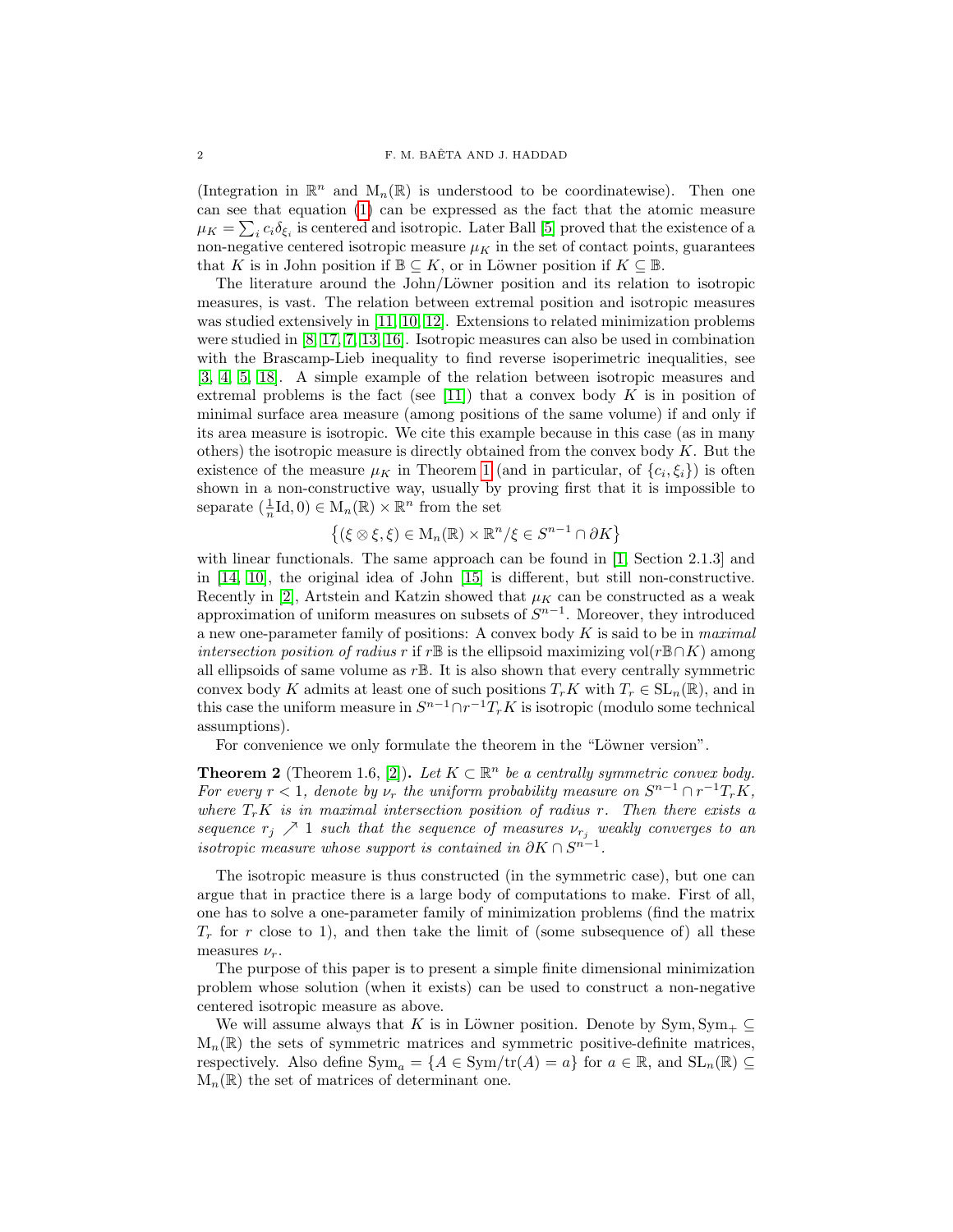We shall prove the following:

<span id="page-2-1"></span>**Theorem 3.** Let  $K$  be a convex body in Löwner position. Choose any finite positive and non-zero measure  $\nu$  in  $S^{n-1} \cap \partial K$ , and any  $C^1$  function  $F : \mathbb{R} \to \mathbb{R}$  that is nonnegative, non-decreasing, convex, strictly convex in  $[0, \infty)$ , and assume  $F'(0) > 0$ . Consider the convex functional  $I_{\nu} : \text{Sym} \times \mathbb{R}^n \to \mathbb{R}$  defined by

$$
I_{\nu}(M,w) = \int_{S^{n-1}} F(\langle \xi, M\xi + w \rangle) d\nu(\xi).
$$

If the restriction of  $I_{\nu}$  to  $\text{Sym}_{0} \times \mathbb{R}^{n}$  has a unique global minimum  $(M_{0}, w_{0})$ , then the measure

$$
F'(\langle \xi, M_0 \xi + w_0 \rangle) d\nu(\xi)
$$

is non-negative, non-zero, centered and isotropic.

Let us consider the situation where  $S^{n-1} \cap \partial K$  is finite. In this case, a natural choice of  $\nu$  is the counting measure c.

Corollary 4. Let  $K$  be a convex body in Löwner position and assume

$$
S^{n-1} \cap \partial K = \{\xi_1, \ldots, \xi_m\}.
$$

Choose any  $C^1$  function  $F : \mathbb{R} \to \mathbb{R}$  that is non-negative, non-decreasing, convex, strictly convex in  $[0, \infty)$ , and assume  $F'(0) > 0$ . Consider the convex functional  $I_c: Sym \times \mathbb{R}^n \to \mathbb{R}$  defined by

$$
I_c(M, w) = \sum_{i=1}^m F(\langle \xi_i, M\xi_i + w \rangle).
$$

If the restriction of  $I_c$  to  $Sym_0 \times \mathbb{R}^n$  has a unique global minimum  $(M_0, w_0)$ , then the numbers

$$
c_i = F'(\langle \xi_i, M_0 \xi_i + w_0 \rangle), \ i = 1, \dots, m
$$

together with the vectors  $\xi_i$ ,  $i = 1, \ldots, m$ , satisfy equation [\(1\)](#page-0-1).

For any K there is a canonical choice of measure  $\nu$  given by

$$
\nu_K = C_0(\text{co}(S^{n-1} \cap \partial K), \cdot),
$$

where  $C_0$  is the 0-th curvature measure (see Section [2\)](#page-6-0), and will play a special role in Theorem [6](#page-2-0) below. Depending on the set  $S^{n-1} \cap \partial K$  and the measure  $\nu$ , the function  $I_{\nu}$  might or might not have a minimum. This can be a consequence of a "bad choice" of  $\nu$ , or of the fact that  $S^{n-1} \cap \partial K$  is degenerate in some sense. To make this precise we recall the following properties about John/Löwner position. A proof can be found for the symmetric case in [\[1,](#page-17-9) proof of Theorem 2.1.10 and Lemma 2.1.13]. In the general case, the proof is analogue.

<span id="page-2-2"></span>**Theorem 5.** Let  $L$  be any convex body. The following statements are equivalent

- $(1)$  L is in Löwner position.
- (2)  $L \subseteq \mathbb{B}$  and for every  $(M, w) \in (\text{Sym}_{0} \times \mathbb{R}^{n}) \setminus (0, 0)$  there exists  $\xi \in$  $S^{n-1} \cap \partial K$  for which  $\langle \xi, M\xi + w \rangle \geq 0$ .
- (3)  $L \subseteq \mathbb{B}$  and  $\left(\frac{1}{n}\text{Id},0\right) \in \text{co}\left(\left\{\left(\xi \otimes \xi,\xi\right) / \xi \in S^{n-1} \cap \partial K\right\}\right).$

Recalling that  $K$  is always assumed to be in Löwner position, we can prove:

<span id="page-2-0"></span>Theorem 6. The following statements are equivalent

(1) The restriction of  $I_{\nu}$  to  $\text{Sym}_{0} \times \mathbb{R}^{n}$  has a unique global minimum  $(M_{0}, w_{0})$ .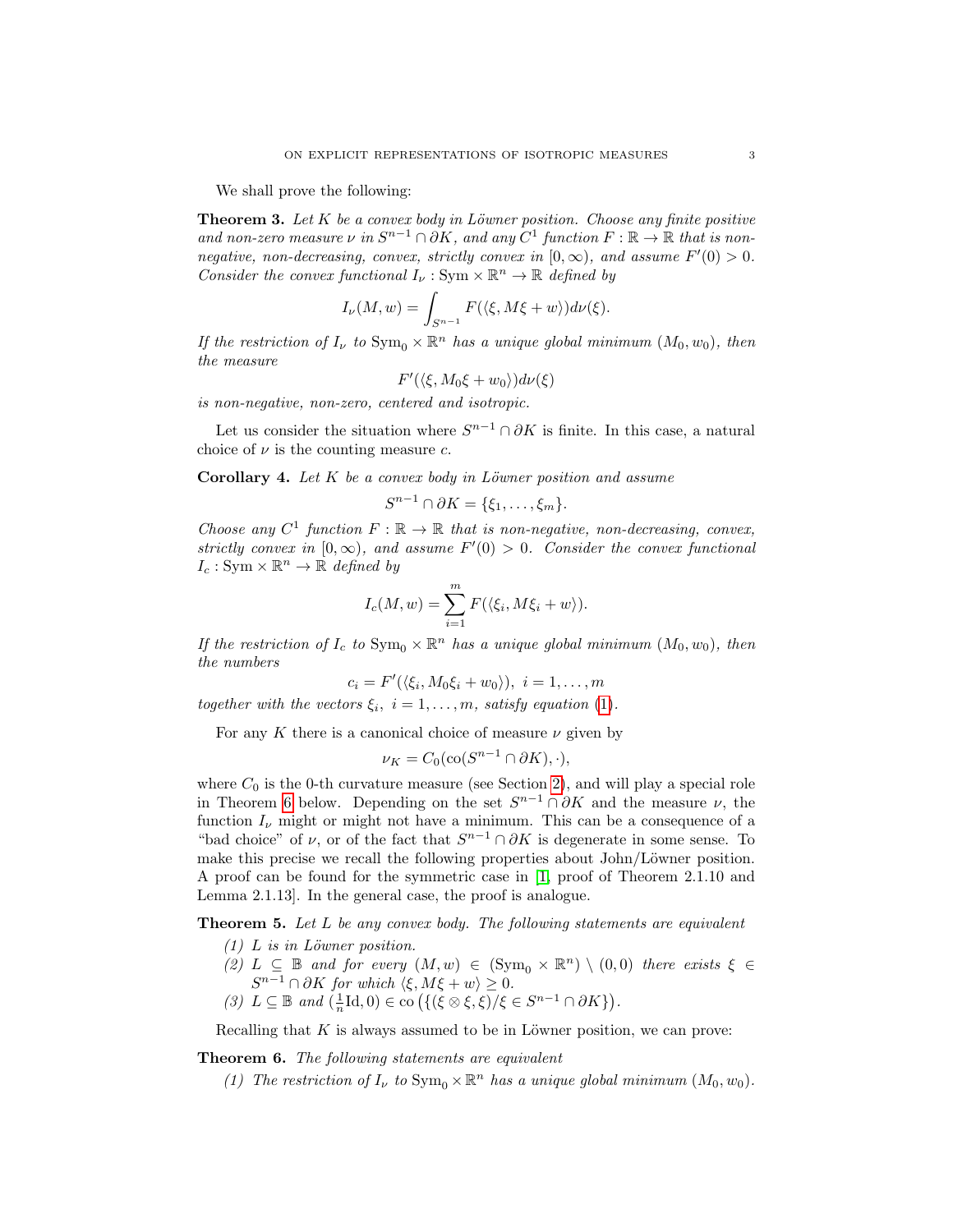(2) For every  $(M, w) \in (\mathrm{Sym}_{0} \times \mathbb{R}^{n}) \setminus (0, 0)$ 

$$
\nu(\{\xi \in S^{n-1} \cap \partial K/\langle \xi, M\xi + w \rangle > 0\}) > 0.
$$

If  $\nu = \nu_K$  or if  $S^{n-1} \cap \partial K$  is finite and  $\nu = c$ , the statements above are also equivalent to the following:

(3)  $(\frac{1}{n}\text{Id}, 0)$  lies in the interior of co  $(\{(\xi \otimes \xi, \xi)/\xi \in S^{n-1} \cap \partial K\}) \subseteq \text{Sym}_1 \times$  $\mathbb{R}^n$ , where the interior is taken with respect to  $\text{Sym}_1 \times \mathbb{R}^n$ .

Notice that these conditions do not depend on the choice of  $F$  but only on the measure  $\nu.$ 

Even though Theorem [3](#page-2-1) appears to have no relation to Theorem [2,](#page-1-0) both of them stem from a construction that we present next. For any  $r \in (1/2, 1)$  and any function  $h : \mathbb{R} \to \mathbb{R}$  define

$$
h_r(s) = h\left(\frac{s-1}{1-r}\right).
$$

Let us fix two measurable functions  $f, g : \mathbb{R} \to \mathbb{R}$ . We define the functional  $L_r$ :  $M_n(\mathbb{R}) \times \mathbb{R}^n \to \mathbb{R}$  by

$$
L_r(A, v) = \frac{1}{1-r} \int_{\mathbb{R}^n} f_r(|Ax + v|_2) g_r(||x||_K) dx,
$$

and the functional  $I_r: B_r \times \mathbb{R}^n \subseteq \text{Sym} \times \mathbb{R}^n \to \mathbb{R}$  by

$$
I_r(M, w) = \frac{1}{1-r} \int_{\mathbb{R}^n} f_r(|x|_2) g_r \left( \left\| (\text{Id} + (1-r)M)^{-1} (x - (1-r)w) \right\|_K \right) dx
$$
  
= 
$$
\frac{1}{1-r} \int_{\mathbb{R}^n} f_r(|x|_2) g_r \left( \left\| x - (1-r)w \right\|_{(\text{Id} + (1-r)M)K} \right) dx.
$$

The domain  $B_r$  is the set of matrices M such that Id +  $(1 - r)M$  is invertible, and in particular it contains the ball  $B(0, (1 - r)^{-1})$  in the operator norm. It is important to notice that  $L_r(A, v) = I_r\left(\frac{A-\mathrm{Id}}{1-r}, \frac{v}{1-r}\right)$  for  $(A, v) \in \mathrm{SL}_n(\mathbb{R}) \times \mathbb{R}^n$ . Taking  $f = 1_{[-1,\infty)}, g = 1_{(-\infty,0]}$  one obtains for  $(A, v) \in SL_n(\mathbb{R}) \times \mathbb{R}^n$ ,

$$
L_r(A, v) = \frac{1}{1 - r} \text{vol}((AK + v) \setminus r\mathbb{B})
$$

meaning that a minimum  $(A_r, v_r)$  of the restriction of  $L_r$  to  $(\mathrm{SL}_n(\mathbb{R}) \cap \mathrm{Sym}_+) \times \mathbb{R}^n$ induces a maximal intersection position of radius r.

The functional  $L_r$  satisfies the invariance property  $L_r(OA, Ov) = L_r(A, v)$  for every orthogonal matrix O. By polar decomposition, it suffices to know the behaviour of  $L_r$  restricted to  $Sym_+ \times \mathbb{R}^n$ . For example, a global minimum of the restriction of  $L_r$  to  $Sym_+ \times \mathbb{R}^n$  is also a global minimum in  $M_n(\mathbb{R}) \times \mathbb{R}^n$ .

If the function f is smooth then  $L_r$  becomes a smooth functional (in Section 2) this statement is made precise). Let  $(A_r, v_r)$  be a global minimum of the restriction of  $L_r$  to  $(\text{Sym}_+ \cap \text{SL}_n(\mathbb{R})) \times \mathbb{R}^n$ , and hence, a global minimum of the restriction of  $L_r$  to the smooth hypersurface  $SL_n(\mathbb{R}) \times \mathbb{R}^n \subseteq M_n(\mathbb{R}) \times \mathbb{R}^n$ . Considering the Frobenius inner product in  $M_n(\mathbb{R})$  given by

$$
\langle A, B \rangle = \text{tr}(A^T B) = \sum_{i,j} A_{i,j} B_{i,j},
$$

and the product in  $M_n(\mathbb{R}) \times \mathbb{R}^n$  given by

<span id="page-3-0"></span>(2) 
$$
\langle (A, v), (B, w) \rangle = \langle A, B \rangle + \langle v, w \rangle,
$$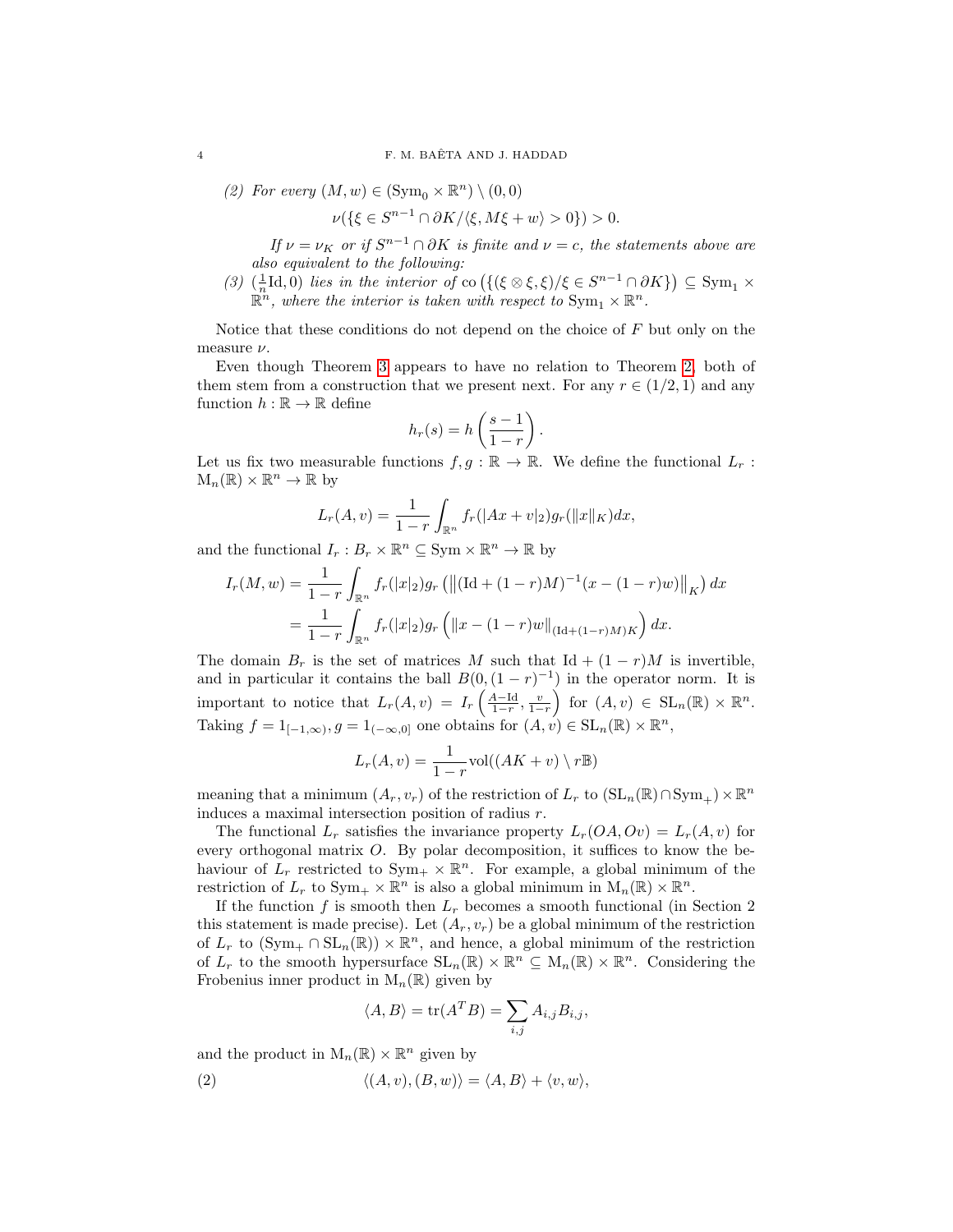we can write the equation of Lagrange multipliers  $\lambda \nabla \det(A_r) = \nabla L_r(A_r, v_r)$  (the approach of Lagrange multipliers was used already in [\[6\]](#page-17-12)) and we get

$$
\lambda(A_r^{-T}, 0) = \frac{1}{1-r} \int_{\mathbb{R}^n} (f_r)'(|A_rx + v_r|_2) g_r(||x||_K) \left( \frac{A_rx + v_r}{|A_rx + v_r|_2} \otimes x, \frac{A_rx + v_r}{|A_rx + v_r|_2} \right) dx
$$
  
\n
$$
= \frac{1}{(1-r)^2} \int_{\mathbb{R}^n} (f')_r(|x|_2) g_r(||A_r^{-1}(x - v_r)||_K) \left( \left( \frac{x}{|x|_2} \otimes A_r^{-1}(x - v_r) \right), \frac{x}{|x|_2} \right) dx
$$
  
\n
$$
= \frac{1}{(1-r)^2} \int_{\mathbb{R}^n} (f')_r(|x|_2) g_r(||A_r^{-1}(x - v_r)||_K) \left( \left( \frac{x}{|x|_2} \otimes x - \frac{x}{|x|_2} \otimes v_r \right) A_r^{-T}, \frac{x}{|x|_2} \right) dx
$$
  
\nwhich implies

$$
\frac{1}{1-r} \int_{\mathbb{R}^n} \frac{(f')_r(|x|_2)}{|x|_2} g_r(||A_r^{-1}(x-v_r)||_K) (x \otimes x) dx = \lambda_r \text{Id}
$$

$$
\frac{1}{1-r} \int_{\mathbb{R}^n} \frac{(f')_r(|x|_2)}{|x|_2} g_r(||A_r^{-1}(x-v_r)||_K) x dx = 0
$$

(here the gradients are taken with respect to the whole space  $M_n(\mathbb{R}) \times \mathbb{R}^n$ ).

Under some conditions of f, g the measure  $\frac{1}{1-r}(f')_r(|x|_2)g_r(||A_r^{-1}(x-v_r)||_K)dx$ concentrates near  $S^{n-1} \cap \partial K$  as  $r \to 1^-$  and converges for some sequence  $r_k \to 1^$ to a centered isotropic measure, as in Theorem [2.](#page-1-0) In connection with Theorem [2,](#page-1-0) informally speaking, if  $f = 1_{[-1,\infty)}, g = 1_{(-\infty,0]}$  as before, then  $(f')_r$  has a Dirac delta at  $r$ , and the integrals above can be interpreted in the distributional sense, as integrals over  $rS^{n-1}$ 

$$
\int_{A_r K + v_r} \frac{(f')_r(|x|_2)}{|x|_2} (x \otimes x) dx = \frac{1}{r} \int_{(A_r K + v_r) \cap rS^{n-1}} (\xi \otimes \xi) d\xi = \tilde{\lambda}_r \text{Id}
$$
\n
$$
\int_{A_r K + v_r} \frac{(f')_r(|x|_2)}{|x|_2} x dx = \frac{1}{r} \int_{(A_r K + v_r) \cap rS^{n-1}} \xi d\xi = 0,
$$

thus obtaining, at least heuristically, the isotropic measure in Theorem [2.](#page-1-0) To formalize this result we need an approximation argument. This technical computation is done in [\[2,](#page-17-11) Theorem 2.6] and it will not be reproduced in this paper.

Unfortunately, this choice of f and g do not give  $L<sub>r</sub>$  the desirable properties to work with critical point theory. For instance, it is not known in general if the maximal intersection position of radius  $r$  is unique, because  $L_r$  is not convex (see [\[2,](#page-17-11) Section 4] and [\[9\]](#page-17-13) for discussions about the uniqueness problem). Instead, we will assume the following properties for  $f$  and  $g$ .

<span id="page-4-0"></span> $f1$  f is locally Lipschitz.

<span id="page-4-1"></span> $f2$  f is convex.

- <span id="page-4-3"></span>**f3**  $f(x) = 0$  for  $x \le -1$ .
- <span id="page-4-4"></span>**f4** f is strictly increasing in  $[-1, \infty)$ .
- <span id="page-4-2"></span> $g1$  g is locally Lipschitz.
- $g2$  g is non-increasing.
- <span id="page-4-5"></span>g3  $g(x) = 1$  for  $x \le -1$ .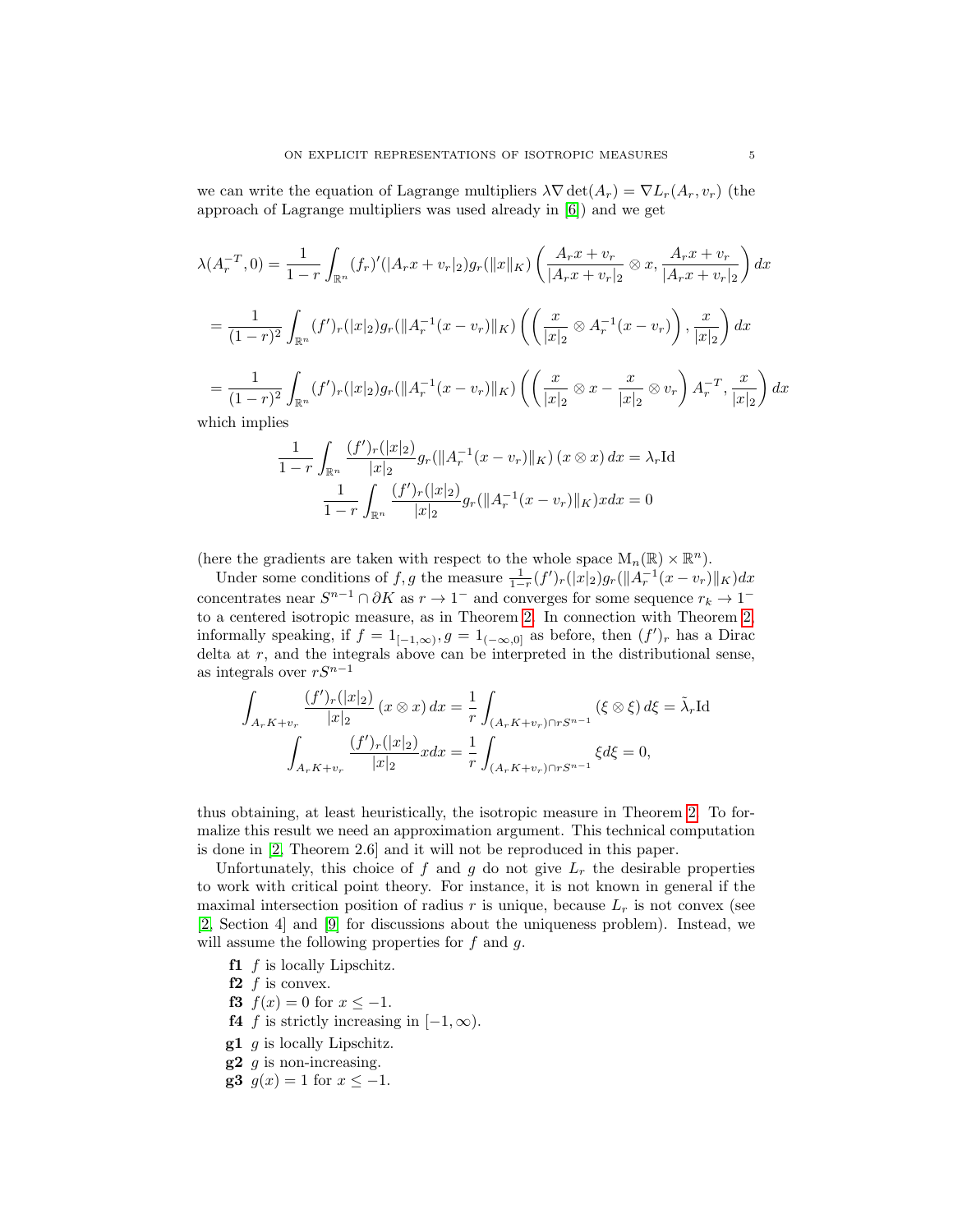

FIGURE 1. functions  $f$ (blue) and  $g$  (orange),

FIGURE 2. functions  $f_r$  (blue) and  $g_r$  (orange)

<span id="page-5-3"></span>**g4**  $g(x) > 0$  for  $x \in (-1, 1)$ . **g5**  $g(x) = 0$  for  $x \ge 1$ .

<span id="page-5-0"></span>Two functions satisfying [f1](#page-4-0) to [g5](#page-5-0) are

$$
f(x) = \begin{cases} 0, & \text{if } x \le -1 \\ x+1, & \text{if } x > -1 \end{cases}, \quad g(x) = \begin{cases} 1, & \text{if } x \le -1 \\ \frac{1-x}{2}, & \text{if } x \in (-1,1) \\ 0, & \text{if } x \ge 1 \end{cases}.
$$

These conditions (specially  $f2$ ) will guarantee that  $L_r$  has a unique global minimum  $(A_r, v_r) \in (\mathrm{SL}_n(\mathbb{R}) \cap \mathrm{Sym}_+) \times \mathbb{R}^n$  for  $r \in (1/2, 1)$ . In Section 3 we shall prove:

<span id="page-5-1"></span>**Theorem 7.** Let K be a convex body in Löwner position and let  $f, g$  satisfy all the properties **[f1](#page-4-0)** to **[g5](#page-5-0)**, then for every  $r \in (1/2, 1)$  the restriction of  $L_r$  to  $(\text{Sym}_+ \cap \text{SL}_n(\mathbb{R})) \times \mathbb{R}^n$  has a unique minimum  $(A_r, v_r)$  with  $\lim_{r\to 1^-} (A_r, v_r)$ (Id, 0). Likewise, the restriction of  $I_r$  to

$$
\left(\frac{(\mathrm{SL}_n(\mathbb{R})\cap \mathrm{Sym}_+)-\mathrm{Id}}{1-r}\right)\times \mathbb{R}^n
$$

has the unique minimum  $(M_r, w_r) = \left(\frac{A_r - \text{Id}}{1-r}, \frac{v_r}{1-r}\right)$  with  $\text{tr}\left(\frac{M_r}{\|M_r\|_F}\right) \to 0$  as  $r \to 1^-$ .

Observe that as  $r \to 1^-$ , the matrices  $M_r$  get close to the tangent space  $T_{\text{Id}}(\text{SL}_n(\mathbb{R}) \cap$  $\text{Sym}$ ) =  $\text{Sym}_0$ . The advantage of working with the functional  $I_r$ , and the connection with Theorem [3](#page-2-1) are made clear by the following theorem:

<span id="page-5-2"></span>**Theorem 8.** Assume K has a  $C^1$ -smooth boundary and all the properties  $f1$  to  $g5$ are satisfied. The functional  $I_r(M, v)$  is extends continuously to  $r = 1$  as

$$
I_1(M,v) = \int_{S^{n-1} \cap \partial K} F(\langle \xi, M\xi + v \rangle) d\xi,
$$

where F is the convolution  $F(x) = f * \bar{g}(x), \bar{g}(x) = g(-x)$  and satisfies the conditions of Theorem [3.](#page-2-1) Moreover,  $I_r \to I_1$  as  $r \to 1^-$ , uniformly in compact sets.

Thus we obtain  $I_1 = I_{\sigma}$  where  $\sigma$  is the  $n-1$  dimensional Hausdorff measure restricted to  $S^{n-1} \cap \partial K$ . As in the remark after Theorem [2](#page-1-0) with respect to the measure  $\nu_r$ , the measure  $(f')_r(|x|_2)g_r(||A_r^{-1}(x-v_r)||_K)dx$  requires the computation of the matrix  $A_r$ . The reason why Theorem [3](#page-2-1) is direct, is the following.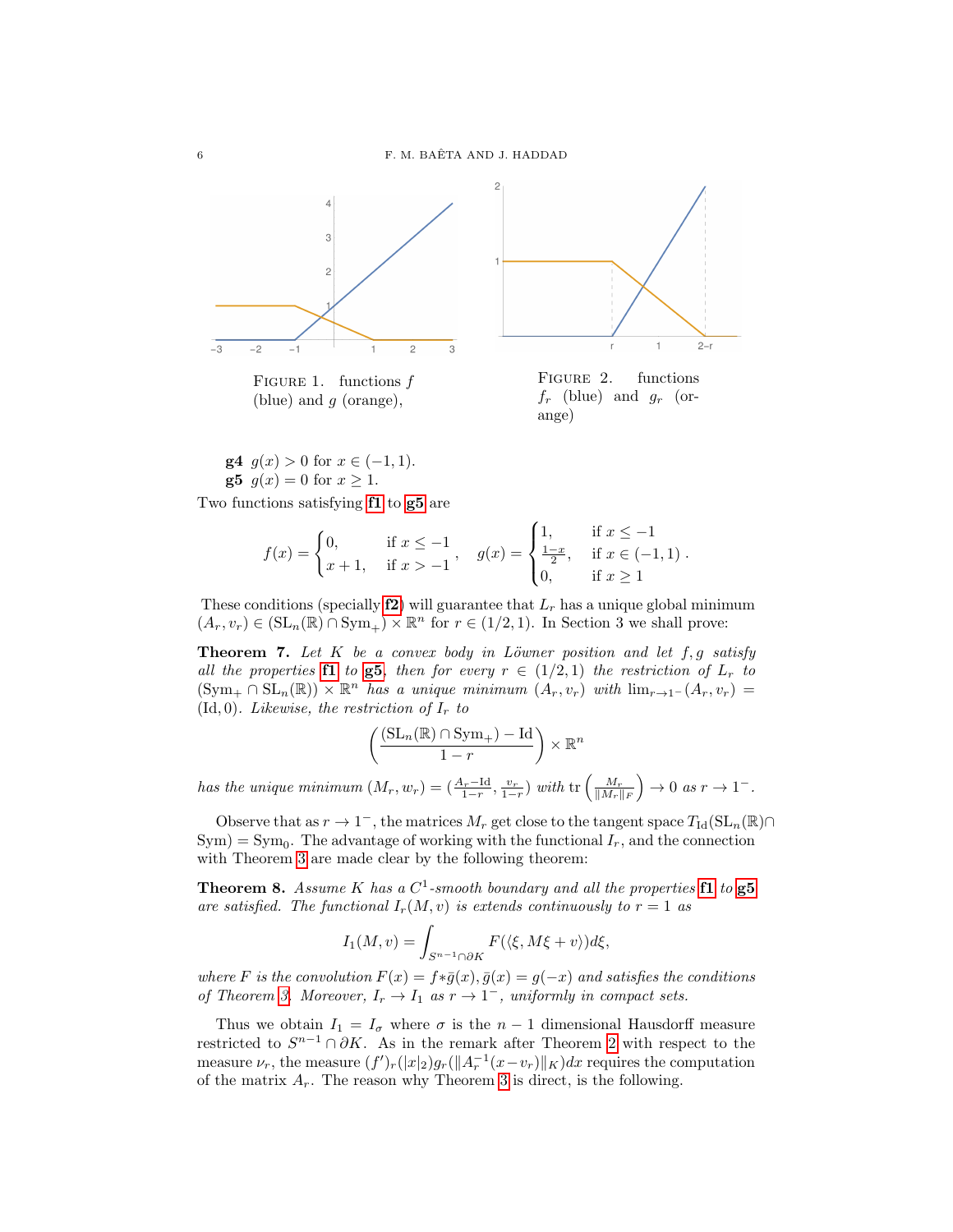<span id="page-6-1"></span>**Theorem 9.** Assume all the properties **[f1](#page-4-0)** to  $g5$  are satisfied and the function  $I_1$ restricted to  $\text{Sym}_{0} \times \mathbb{R}^{n}$  has a unique global minimum  $(M_{0}, w_{0})$ , then  $\frac{\partial (A_{r}, v_{r})}{\partial r}\Big|_{r=1}$ exists and is equal to  $-(M_0, w_0)$ .

In this case, if  $(\bar{A}_r, \bar{v}_r)$  is any curve in  $Sym_+ \times \mathbb{R}^n$  of the form

 $(\bar{A}_r, \bar{v}_r) = (\text{Id}, 0) + (1 - r)(M_0, w_0) + o(1 - r),$ 

the measure

$$
\frac{1}{1-r} \frac{(f')_r(|x|_2)}{|x|_2} g_r(||\bar{A}_r^{-1}(x-\bar{v}_r)||_K) dx
$$

converges weakly to  $F'(\langle \xi, M_0 \xi + w_0 \rangle) d\sigma$ .

For example, this is true for the linear part  $\bar{A}_r = \text{Id} + (1 - r)M_0, \bar{v}_r = (1 - r)w_0$ .

The paper is organized as follows: In Section [2](#page-6-0) we recall the basic notations and properties we need about Convex Geometry, in Section [3](#page-7-0) we prove some basic technical properties of the functions  $L_r, I_r$ , and in Section [4](#page-10-0) we prove the main theorems which are Theorems [3,](#page-2-1) [6,](#page-2-0) [7,](#page-5-1) [8](#page-5-2) and [9.](#page-6-1)

#### 2. Notation and preliminary results

<span id="page-6-0"></span>We refer to the books [\[1,](#page-17-9) [19\]](#page-18-4) for basic facts from convexity. Recall that a convex body is a compact convex set with non-empty interior.

Denote by  $|x|_2$  the euclidean norm of  $x \in \mathbb{R}^n$  and by  $||x||_K$  the gauge function of  $K$  defined by

$$
||x||_K = \inf \{ \lambda > 0/x \in \lambda K \}.
$$

The function  $\|\cdot\|_K$  is well defined for every x when 0 is in the interior of K, and is a norm when K is a symmetric convex body (this is  $K = -K$ ). Observe that  $||A^{-1}x||_K = ||x||_{AK}$  and that  $||A^{-1}(x-v)||_K \leq 1$  if and only if  $x \in AK + v$ , for any  $A \in \mathrm{GL}_n(\mathbb{R})$  and  $v \in \mathbb{R}^n$ .

We say that K is  $C^k$  or that it has a  $C^k$ -smooth boundary if  $||x||_K$  is a  $C^k$ function in  $\mathbb{R}^n \setminus \{0\}$ . If K is  $C^1$ , for every  $x \in \partial K$  there is a well-defined unit vector  $n^{K}(x)$  orthogonal to  $\partial K$  at x, pointing outwards K. We extend the definition of  $n^{K}$  to  $\mathbb{R}^{n} \setminus \{0\}$  by homogeneity, this is,  $n^{K}(\lambda x) = n^{K}(x)$  for every  $\lambda > 0$ . Then the gradient of  $\|\cdot\|_K$  at any point  $x \in \mathbb{R}^n$  can be computed as

<span id="page-6-2"></span>(3) 
$$
\nabla ||x||_K = \frac{||x||_K}{\langle n^K(x), x \rangle} n^K(x)
$$

(see for example [\[19,](#page-18-4) Section 1.7.2, eq. (1.39)]).

For  $A \in M_n(\mathbb{R})$  the operator norm and the Frobenius norm are defined by

$$
||A||_{op} = \sup_{|v|_2=1} |Av|_2, \quad ||A||_F = \sqrt{\text{tr}(A^T A)},
$$

respectively. For for  $(A, v) \in M_n(\mathbb{R}) \times \mathbb{R}^n$ , we use  $||(A, v)|| = \sqrt{||A||_F^2 + |v|^2}$  which is the norm induced by the inner product [\(2\)](#page-3-0).

**Definition 10.** We say that a function  $f: U \subseteq \mathbb{R}^d \to \mathbb{R}$  is coercive if  $\lim_{|x|_2 \to \infty} f(x) =$  $+\infty$ . A one-parameter family of functions  $f_r : U \subseteq \mathbb{R}^d \to \mathbb{R}$  is said to be coercive uniformly in r if  $f_r(x) \ge f(x)$  for every  $|x| \ge C$  for some  $C > 0$  and some coercive function f.

For a function  $f : \mathbb{R} \to \mathbb{R}$  we say that f is coercive to the right if  $\lim_{x \to +\infty} f(x) = +\infty.$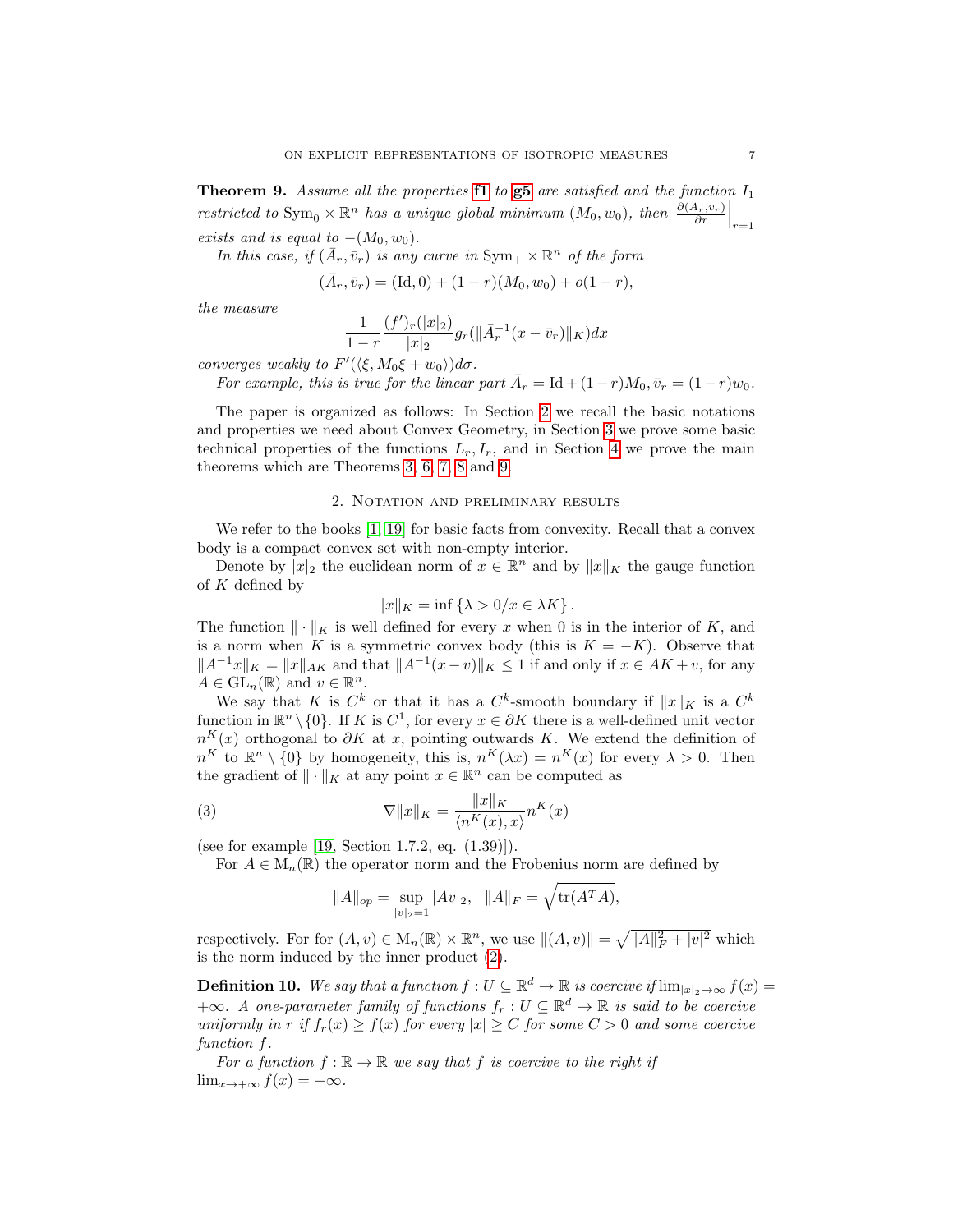Observe that a coercive and convex function defined in a convex set must have points of minimum, and that if the convexity of the function is strict the minimum is unique.

We consider the set  $\mathcal{D} = \{M \in \text{Sym}_+/\det(M) \geq 1\}$ . The inequality

$$
\det(\lambda A + (1 - \lambda)B)^{1/n} \ge \lambda \det(A)^{1/n} + (1 - \lambda) \det(B)^{1/n}
$$

valid for all  $A, B \in Sym_+$  (see for example [\[1,](#page-17-9) Lemma 2.1.5, p.51]) shows that  $\mathcal{D} \subseteq \text{Sym}_{+}$  is a convex set.

Throughout this paper we assume that  $K \subseteq \mathbb{R}^n$  is a fixed convex body in Löwner position. A basic fact that we shall use often is that  $0$  is in the interior of  $K$ . If this where not true, there would exist  $v \in S^{n-1}$  such that  $\langle v, x \rangle \geq 0$  for every  $x \in K$ . Taking inner product against  $v$  in the second equality of  $(1)$ , we obtain

$$
\sum c_i \langle v, u_i \rangle = 0
$$

which implies  $c_i = 0$  for all i.

For a convex body  $L$ , the *i*-th curvature measures are defined by means of local parallel sets (cf. [\[19,](#page-18-4) Section 4 and formula  $(4.10)$ ]). The 0-th curvature measure  $C_0(L, \cdot)$  can be viewed as a non-smooth extension of the Gauss-Kronecker curvature since by [\[19,](#page-18-4) (4.25)], if L is  $C^2$ -smooth, we have

$$
C_0(L,\beta) = \int_{\partial L \cap \beta} \kappa(x) dS(x).
$$

We shall need the following property.

<span id="page-7-2"></span>Proposition 11. [\[19,](#page-18-4) Theorem 4.5.1] The measure  $C_0(\text{co}(S^{n-1} \cap \partial K), \cdot)$  is supported in  $S^{n-1} \cap \partial K$ .

## 3. Basic Results

<span id="page-7-0"></span>This section is devoted to establish basic properties of the functionals  $I_r, L_r$ . For convenience, in each proposition we detail the properties of  $f, g$  that are necessary.

The following fact is an easy consequence of Rademacher's Theorem and the Dominated Convergence Theorem. The proof is straightforward and will be omitted.

**Proposition 12.** Assume **[f1](#page-4-0)**, **[g1](#page-4-2)**, **[g5](#page-5-0)** are satisfied, then  $L_r$ ,  $I_1$  are  $C^1$  for  $r \in$  $(1/2, 1)$ .

<span id="page-7-1"></span>**Proposition 13.** Assume  $f2$ ,  $f3$ ,  $f4$ ,  $g3$ , then the family of functionals  $L_r$  restricted to  $\mathcal{D} \times \mathbb{R}^n$  is coercive, uniformly for  $r \in (1/2, 1)$ .

*Proof.* Take any  $(A, v) \in \mathcal{D} \times \mathbb{R}^n$ . Let  $B \subseteq \frac{1}{2}K$  be a centered ball. Let w be an eigenvector of A of eigenvalue  $||A||_{op}$ , with euclidean norm  $\frac{1}{2}||A||_{op}$  and chosen so that  $\langle v, w \rangle \geq 0$ . Consider the half-space  $S = \{x \in \mathbb{R}^n / \langle x, v + w \rangle \geq \langle v + w, v + w \rangle \}$ where clearly  $v + w \in \partial S$ . Applying the inverse of the affine transformation,

$$
vol((AB + v) \cap S) = det(A)vol(B \cap \overline{S})
$$

where  $\bar{S} = A^{-1}(S - v)$  is a half-space with  $\frac{1}{2} \frac{w}{|w|_2} \in \partial \bar{S}$ . Since the volume of the intersection of  $B$  with a half-space (not containing the origin) is a decreasing function of the distance of this half-space to the origin, and since this distance is at least  $1/2$ , we have vol $(B \cap \overline{S}) \geq C_n$  where  $C_n > 0$  is a dimensional constant. Also,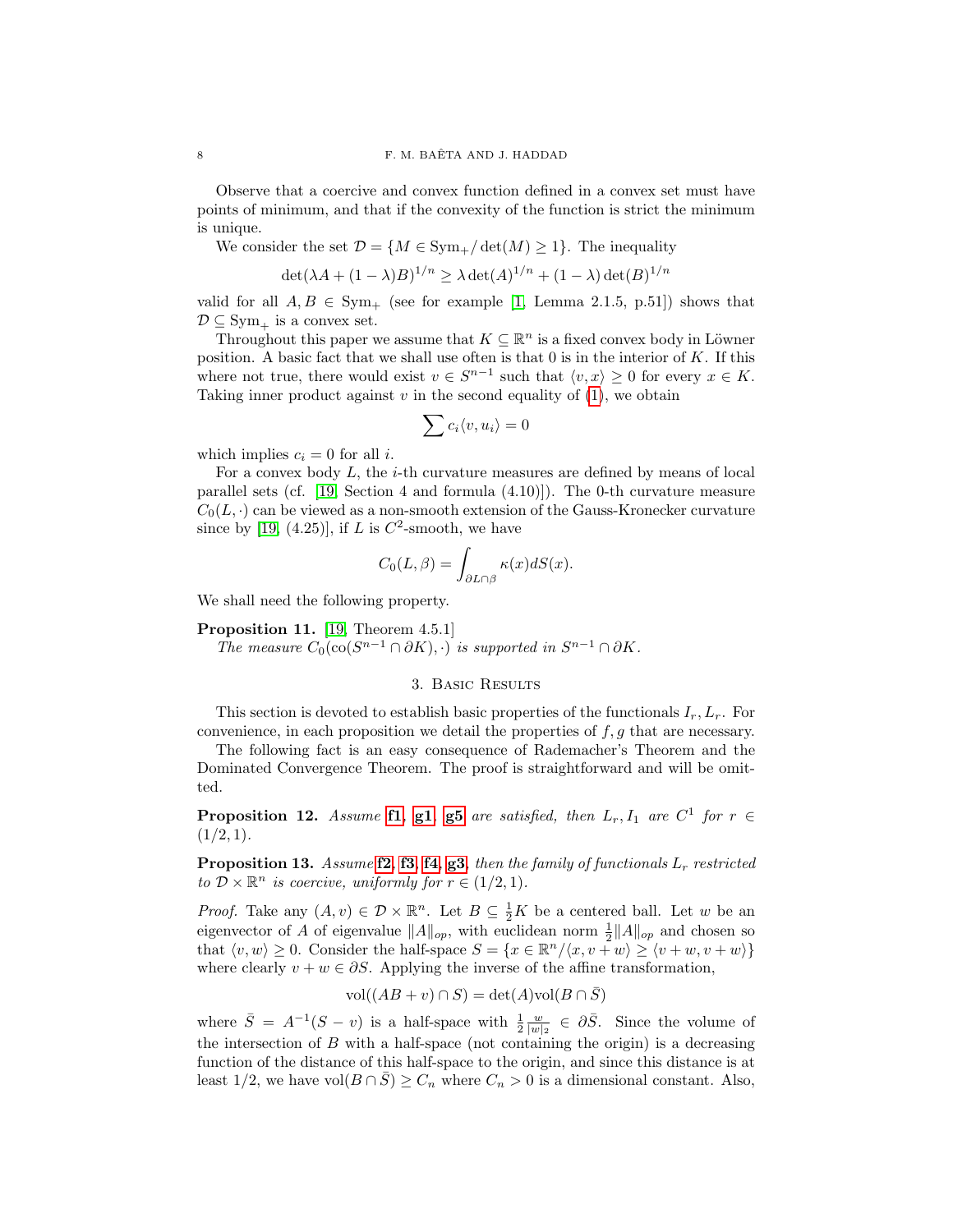$|x|_2 \ge |v+w|_2 \ge \sqrt{|v|_2^2 + |w|_2^2}$  for every  $x \in S$ . Using **[g3](#page-4-5)** and that f is non-negative and non-decreasing,

$$
L_r(A, v) \ge \frac{1}{1-r} \int_B f_r(|Ax + v|_2) dx
$$
  
\n
$$
\ge 2 \det(A)^{-1} \int_{(AB+v)\cap S} f_r(|x|_2) dx
$$
  
\n
$$
\ge 2 \det(A)^{-1} \text{vol}((AB + v) \cap S) f_r \left(\sqrt{|v|_2^2 + \frac{1}{4} ||A||_{op}^2}\right)
$$
  
\n
$$
\ge 2C_n f \left(\frac{\sqrt{|v|_2^2 + \frac{1}{4} ||A||_{op}^2} - 1}{1-r}\right).
$$

For  $\sqrt{|v|_2^2 + \frac{1}{4} ||A||_{op}^2} \ge 1$  we obtain

$$
L_r(A, v) \ge C_n f\left(\sqrt{|v|_2^2 + \frac{1}{4} ||A||_{op}^2} - 1\right)
$$

and f is coercive to the right, consequence of  $f2$  and  $f4$ .

<span id="page-8-0"></span>**Proposition 14.** Let  $r \in (1/2, 1)$  and assume **[g3](#page-4-5)**, **[g4](#page-5-3)**, **[f2](#page-4-1)**, **[f3](#page-4-3)**, **[f4](#page-4-4)**. The function  $L_r$ restricted to  $\mathcal{D} \times \mathbb{R}^n$  is positive and convex.

## Proof. Positive:

Take  $(A, v) \in \mathcal{D} \times \mathbb{R}^n$  and assume  $L_r(A, v) = 0$ . Since the functions  $f_r, g_r$  are non-negative we have

$$
g_r(||x||_K) > 0 \Rightarrow f_r(|Ax + v|_2) = 0
$$

meaning

$$
x \in (2 - r)K \Rightarrow Ax + v \in r\mathbb{B},
$$

hence,

$$
(2-r)A.K + v \subseteq r\mathbb{B}.
$$

Since  $K$  is in Löwner position,

$$
\det\left(\frac{2-r}{r}A\right) \le 1
$$
  

$$
\det(A) \le \left(\frac{r}{2-r}\right)^n < 1
$$

which is absurd.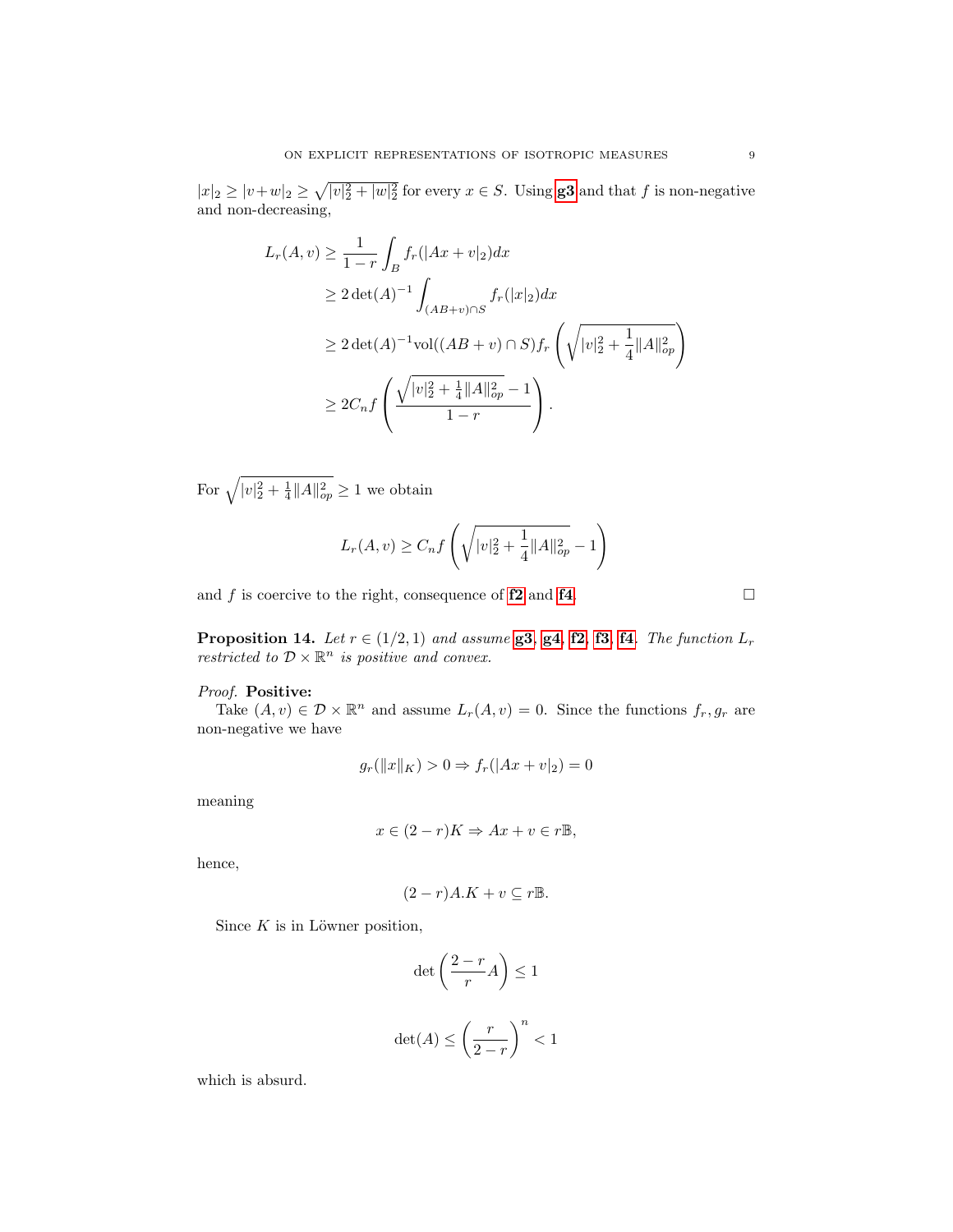**Convex:** Let  $(A, v), (B, w) \in \mathcal{D} \times \mathbb{R}^n$ , and  $\lambda \in [0, 1]$ . By **[f3](#page-4-3)**, **[f4](#page-4-4)**, *f* is nondecreasing. Using this fact, the convexity of the Euclidean norm and [f2](#page-4-1),

<span id="page-9-1"></span>
$$
L_r(\lambda A + (1 - \lambda)B, \lambda v + (1 - \lambda)w)
$$
  
=  $\frac{1}{1 - r} \int_{\mathbb{R}^n} f_r(|(\lambda A + (1 - \lambda)B)x + (\lambda v + (1 - \lambda)w)|_2)g_r(\|x\|_K)dx$   
=  $\frac{1}{1 - r} \int_{\mathbb{R}^n} f_r(|\lambda(Ax + v) + (1 - \lambda)(Bx + w)|_2)g_r(\|x\|_K)dx$   
(4)  
 $\leq \frac{1}{1 - r} \int_{\mathbb{R}^n} f_r(\lambda[Ax + v|_2 + (1 - \lambda)|Bx + w|_2)g_r(\|x\|_K)dx$   
 $\leq \frac{1}{1 - r} \int_{\mathbb{R}^n} (\lambda f_r(|Ax + v|_2) + (1 - \lambda)f_r(|Bx + w|_2))g_r(\|x\|_K)dx$   
=  $\lambda L_r(A, v) + (1 - \lambda)L_r(B, w).$ 

<span id="page-9-3"></span>**Proposition 15.** Assume **[g5](#page-5-0)**, **[f3](#page-4-3)**, then for  $r \in (1/2, 1)$  we have  $L_r(\text{Id}, 0) \leq C$ where  $C$  is a constant depending only on  $f$ .

*Proof.* Use **[g5](#page-5-0)**, polar coordinates, the substitution  $s = 1 + (1 - r)t$  and **[f3](#page-4-3)** to obtain

$$
L_r(\text{Id}, 0) \le \frac{1}{1-r} \int_{(2-r)\mathbb{B}} f_r(|x|_2) dx
$$
  
\n
$$
\le \frac{1}{1-r} \int_{S^{n-1}} \int_0^{2-r} f_r(s) ds d\xi
$$
  
\n
$$
= \int_{S^{n-1}} \int_{-\infty}^1 f(t) dt d\xi
$$
  
\n
$$
= \int_{S^{n-1}} \int_{-1}^1 f(t) dt d\xi \le C
$$

(notice that  $f_r(s) = f(t)$ ).

To prove that  $L_r$  has at most one minimum we need a lemma.

<span id="page-9-2"></span>**Lemma 16.** Let  $n \geq 2$ ,  $A, B \in GL_n(\mathbb{R})$  and  $v, w \in \mathbb{R}^n$  be such that  $Ax + v$  is a multiple of  $Bx + w$  for every x in an open set  $U \subseteq \mathbb{R}^n$ . Then there exists  $a \neq 0$  for which  $A = aB$  and  $v = aw$ .

*Proof.* Without loss of generality, we may assume that  $Ax + v \neq 0 \neq Bx + w$  in U, by eventually excluding from U the points  $-A^{-1}v$  and  $-B^{-1}w$ . There is a function  $a(x)$  such that

<span id="page-9-0"></span>
$$
(5) \qquad \qquad Ax + v = a(x)(Bx + w).
$$

Take any  $x_0 \in U$  and choose a coordinate i for which  $(Bx_0 + w)_i \neq 0$ . The formula

$$
a(x) = \frac{(Ax+v)_i}{(Bx+w)_i}
$$

guarantees that  $a(x)$  is a  $C^{\infty}$  function near  $x_0$ .

Take the directional derivative of equation  $(5)$  with respect to x, in the direction of a vector  $x_1$ 

$$
Ax_1 = \langle \nabla a(x), x_1 \rangle (Bx + w) + a(x)Bx_1.
$$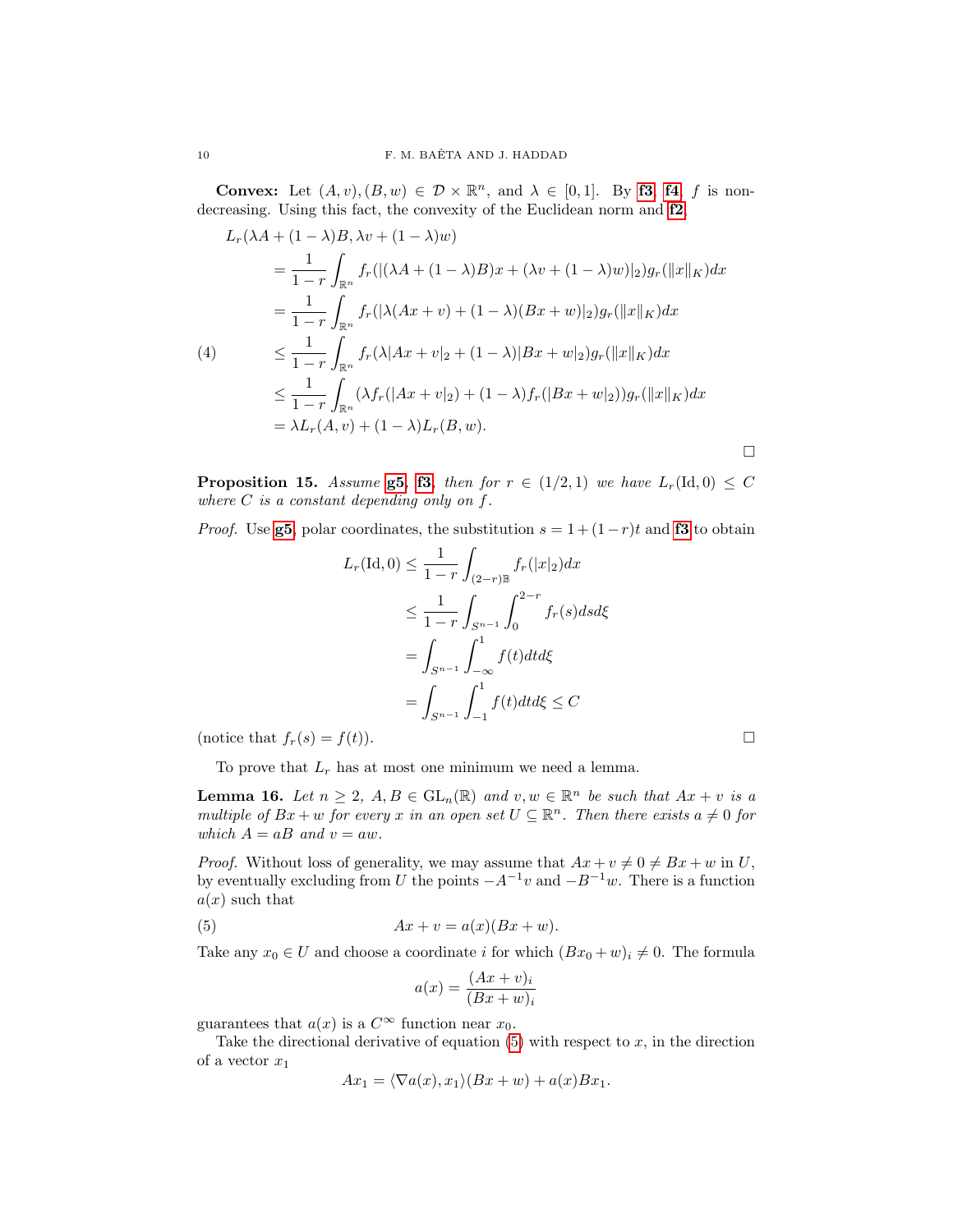For  $x = x_0$ , equality for every  $x_1$  implies

<span id="page-10-1"></span>(6) 
$$
A = (Bx_0 + w) \otimes \nabla a(x_0) + a(x_0)B.
$$

Now take in [\(6\)](#page-10-1), the directional derivative with respect to x, in the direction of  $x_2$ , at  $x = x_0$ 

$$
0 = (x_1^T.Ha(x_0).x_2)(Bx_0+w) + \langle \nabla a(x_0), x_1 \rangle Bx_2 + \langle \nabla a(x_0), x_2 \rangle Bx_1.
$$

We claim that  $\nabla a(x_0) = 0$ . If  $B\nabla a(x_0)$  is parallel to  $Bx_0 + w$  take  $x_1 = \nabla a(x_0)$ and  $x_2$  orthogonal to  $\nabla a(x_0)$  to obtain

$$
0 = (\nabla a(x_0)^T . Ha(x_0).x_2)(Bx_0 + w) + \langle \nabla a(x_0), \nabla a(x_0) \rangle Bx_2,
$$

which implies  $\nabla a(x_0) = 0$  because  $Bx_2$  is not parallel to  $B\nabla a(x_0)$ . If  $B\nabla a(x_0)$  is not parallel to  $Bx_0 + w$  take  $x_1 = x_2 = \nabla a(x_0)$ 

$$
0 = (\nabla a(x_0)^T . Ha(x_0) . \nabla a(x_0)) (Bx_0 + w) + \langle \nabla a(x_0), \nabla a(x_0) \rangle B \nabla a(x_0),
$$

which implies  $B\nabla a(x_0) = 0$  and we conclude that  $\nabla a(x_0) = 0$ .

Formula [\(6\)](#page-10-1) becomes  $A = a(x_0)B$ , and by [\(5\)](#page-9-0) for  $x = x_0$  we get

$$
a(x_0)Bx_0 + v = a(x_0)(Bx_0 + w)
$$

which implies  $v = a(x_0)w$ .

Finally  $A \in GL_n(\mathbb{R})$  implies  $a = a(x_0) \neq 0$ . The proof is complete.

### 4. Main Results

<span id="page-10-0"></span>*Proof of Theorem [7.](#page-5-1)* First we show that for  $r \in (1/2, 1)$ , the restriction of  $L_r$  to  $\mathcal{D} \times \mathbb{R}^n$  has exactly one global minimum  $(A_r, v_r)$ . By coercivity (Proposition [13\)](#page-7-1) there is at least one minimum. Assume the minimum is attained in two different points  $(A, v)$  and  $(B, w)$ . Since  $L_r$  is convex (Proposition [14\)](#page-8-0) there is equality in equation [\(4\)](#page-9-1) for every  $\lambda \in [0,1]$ , then since  $f_r$  is strictly increasing in  $[r,\infty)$ ,  $Ax + v$  and  $Bx + w$  are multiples for every  $x \in (2 - r)K$  such that  $|Ax + v|_2 > r$ or  $|Bx + w|_2 > r$ . Since  $((2 - r)AK + v) \setminus r\mathbb{B}$  has non-empty interior, Lemma [16](#page-9-2) implies

$$
A = aB, v = aw
$$

for some number  $a > 0$ . If  $a = 1$  we are done. Assume without loss of generality that  $a > 1$ . Since  $(AK + v) \setminus r\mathbb{B}$  has non-empty interior (because K is in Löwner position and  $\det(A) = a \det(B) > 1$  we have

$$
L_r(B, w) < L_r(A, v),
$$

which is absurd.

Now we show that  $A_r \in SL_n(\mathbb{R})$ . If  $\det(A_r) > 1$  then again  $(A_rK + v_r) \setminus r\mathbb{B}$  has non-empty interior and

$$
L_r(\det(A_r)^{-1/n}A_r, \det(A_r)^{-1/n}v_r)
$$
  
=  $\frac{1}{1-r}\int_{\mathbb{R}^n}f_r(|\det(A_r)^{-1/n}(A_rx + v_r)|_2)g_r(||x||_K)dx$   
 $< \frac{1}{1-r}\int_{\mathbb{R}^n}f_r(|A_rx + v_r|_2)g_r(||x||_K)dx$   
=  $L_r(A_r, v_r),$ 

which is absurd. We conclude then that  $A_r \in \partial \mathcal{D} = SL_n(\mathbb{R}) \cap Sym_+$ .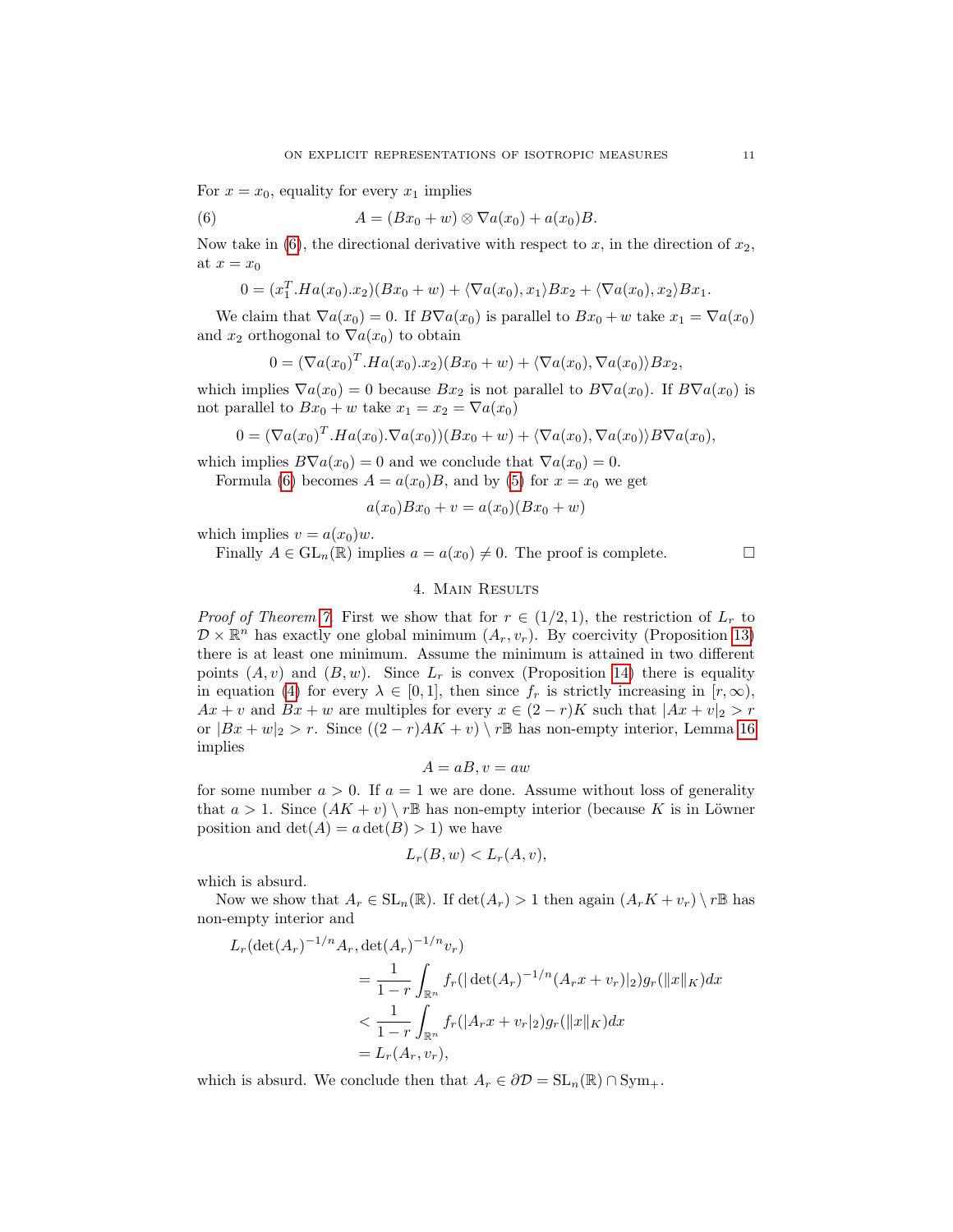Denote  $M_r = \frac{A_r - \text{Id}}{1-r}$ ,  $w_r = \frac{v_r}{1-r}$ . Since  $A_r \in SL_n(\mathbb{R})$ , we have  $I_r(M_r, w_r)$  $L_r(A_r, v_r)$  and  $(M_r, w_r)$  is the unique global minimum of the restriction of  $I_r$  to

$$
\left(\frac{(\mathrm{SL}_n(\mathbb{R}) \cap \mathrm{Sym}_+)-\mathrm{Id}}{1-r}\right) \times \mathbb{R}^n.
$$

Now let us prove that  $(A_r, v_r) \to (\text{Id}, 0)$ . By Propositions [13](#page-7-1) and [15,](#page-9-3) the sequence  $(A_r, v_r)$  is bounded. Assume  $(A_r, v_r)$  does not converge to  $(\mathrm{Id}, 0)$ , then there is a sequence  $r_k \to 1^-$  such that  $(A_{r_k}, v_{r_k}) \to (A^*, v^*) \in SL_n(\mathbb{R}) \times \mathbb{R}^n$ , with  $(A^*, v^*) \neq$  $(H, 0)$ . Since the Löwner position is unique up to orthogonal transformations and  $A^* \in \text{Sym}_+$ , the set  $(A^*K + v^*) \setminus \mathbb{B}$  has positive Lebesgue measure. By Fatou's lemma,

$$
\liminf_{k \to \infty} L_r(A_{r_k}, v_{r_k}) \ge \int_{\mathbb{R}^n \setminus \mathbb{B}} \liminf_{k \to \infty} \frac{1}{1 - r_k} f_{r_k}(|x|_2) g_{r_k}(|x - v_{r_k}||_{A_{r_k} K}) dx
$$

$$
\ge \int_{(A^*K + v^*) \setminus \mathbb{B}} \liminf_{k \to \infty} \frac{1}{1 - r_k} f_{r_k}(|x|_2) dx
$$

$$
= \infty
$$

which is absurd because by minimality and Proposition [15,](#page-9-3)

 $L_r(A_{r_k}, v_{r_k}) \le L_r(\text{Id}, 0) \le C.$ 

It remains to show that  $\text{tr}\left(\frac{M_r}{\|M_r\|_F}\right) \to 0$ . Recall that the trace is the differential of det at Id  $\in M_n(\mathbb{R})$  by Taylor,

$$
\det(\mathrm{Id} + V) = 1 + \text{tr}(V) + o(||V||)
$$

where  $\frac{o(\varepsilon)}{\varepsilon} \to 0$  as  $\varepsilon \to 0$ . Taking  $V = (1 - r)M_r$  we get  $1 = \det(A_r)$  $= det(\mathrm{Id} + (1 - r)M_r)$  $= 1 + (1 - r)\text{tr}(M_r) + o((1 - r)||M_r||_F)$ 

that shows the result.  $\Box$ 

*Proof of Theorem [8.](#page-5-2)* Write the function  $I_r$  in polar coordinates to obtain

$$
I_r(M, v) = \frac{1}{1 - r} \int_{\mathbb{R}^n} f_r(|x|_2) g_r(||(\text{Id} + (1 - r)M)^{-1} \cdot (x - (1 - r)v)||_K) dx
$$
  
= 
$$
\frac{1}{1 - r} \int_{S^{n-1}} \int_0^\infty f_r(s) g_r(||(\text{Id} + (1 - r)M)^{-1} \cdot (s\xi - (1 - r)v)||_K)
$$
  

$$
\times s^{n-1} ds d\xi.
$$

Since K is smooth, by Taylor expansion and formula [\(3\)](#page-6-2) we obtain for any  $x, v \in \mathbb{R}^n$ ,

<span id="page-11-0"></span>(7) 
$$
||x + v||_K = ||x||_K + \langle \nabla ||x||_K, v \rangle + o(|v|_2)
$$

$$
= ||x||_K + \left\langle \frac{||x||_K}{\langle n^K(x), x \rangle} n^K(x), v \right\rangle + o(|v|_2).
$$

We will denote by  $o((1 - r)^a)$  (resp.  $o(1)$ ) any function of the involved parameters  $M, v, r, s, t, \xi$ , satisfying

$$
\lim_{r \to 1^{-}} \frac{o((1-r)^a)}{(1-r)^a} = 0 \left( \text{resp. } \lim_{r \to 1^{-}} o(1) = 0 \right)
$$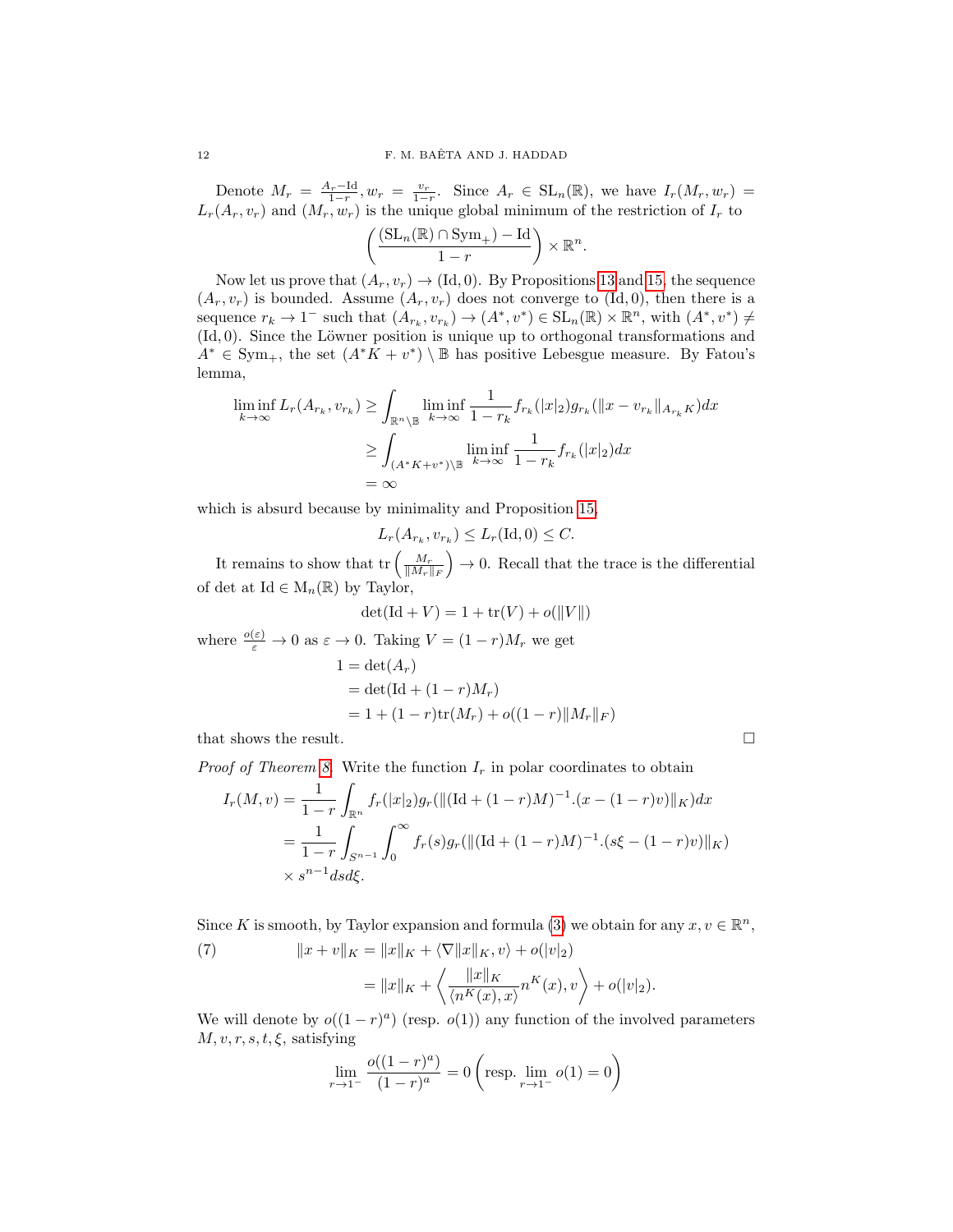where the limits are uniform in compact sets with respect to the parameters. Likewise,  $O(1)$  will denote any bounded function. For any  $\xi, v \in \mathbb{R}^n$ ,  $s \ge r > 0, M \in$  $B_r \subseteq M_n(\mathbb{R}),$ 

<span id="page-12-0"></span>(8) 
$$
(\text{Id} + (1 - r)M)^{-1}(s\xi - (1 - r)v) = (s\xi - (1 - r)v) - (1 - r)M(s\xi - (1 - r)v) + o(1 - r) = s\xi - (1 - r)(sM\xi + v) + o(1 - r).
$$

Using  $(8)$  and  $(7)$ ,

$$
\begin{aligned} \left\| (\text{Id} + (1-r)M)^{-1} \left( s\xi - (1-r)v \right) \right\|_K \\ &= \left\| s\xi - (1-r)(sM\xi + v) + o(1-r) \right\|_K \\ &= s \left\| \xi - (1-r) \left( M\xi + \frac{1}{s}v \right) + o(1-r) \right\|_K \\ &= s \left( \|\xi\|_K - (1-r) \left( \frac{\|\xi\|_K}{\langle n^K(\xi), \xi \rangle} n^K(\xi), M\xi + \frac{1}{s}v \right) \right) \\ &+ o(1-r). \end{aligned}
$$

Putting all together and making the substitution  $s = 1 + (1 - r)t$  we get

$$
I_r(M, v) = \frac{1}{1 - r} \int_{S^{n-1}} \int_0^{\infty} f_r(s)
$$
  
\n
$$
\times g_r \left( s \left( ||\xi||_K - (1 - r) \left\langle \frac{||\xi||_K}{\langle n^K(\xi), \xi \rangle} n^K(\xi), M\xi + \frac{1}{s} v \right\rangle \right) + o(1 - r) \right) s^{n-1} ds d\xi
$$
  
\n
$$
= \int_{S^{n-1}} \int_{-\frac{1}{1-r}}^{\infty} f(t)
$$
  
\n
$$
\times g \left( \frac{||\xi||_K - 1}{1 - r} - \left\langle \frac{||\xi||_K}{\langle n^K(\xi), \xi \rangle} n^K(\xi), M\xi + v + o(1) \right\rangle + t(||\xi||_K + o(1)) + o(1) \right)
$$
  
\n
$$
\times (1 + (1 - r)t)^{n-1} dt d\xi.
$$

Notice that  $\|\xi\|_K = 1$  for  $\xi \in S^{n-1} \cap \partial K$ ,  $\|\xi\|_K > 1$  for  $\xi \in S^{n-1} \setminus \partial K$  and that  $n^{K}(\xi) = \xi$  for every  $\xi \in S^{n-1} \cap \partial K$ . We have  $\lim_{r \to 1^{-}} \frac{\|\xi\|_{K} - 1}{1 - r} \to \infty$  in  $S^{n-1} \setminus \partial K$ and since 0 is in the interior of K,  $\langle n^K(\xi), \xi \rangle$  and  $\|\xi\|_K$  are bounded from below. Also, by **[f3](#page-4-3)** the integrand is 0 for  $t < -1$ , then

$$
I_r(M, v) = \int_{S^{n-1} \cap \partial K} \int_{-1}^{\infty} f(t)g(-\langle \xi, M\xi + v + o(1) \rangle + t(1 + o(1)) + o(1))
$$
  
 
$$
\times (1 + (1 - r)t)^{n-1} dt d\xi
$$
  
+ 
$$
\int_{S^{n-1} \setminus \partial K} \int_{-1}^{\infty} f(t)g\left(\frac{\|\xi\|_K - 1}{1 - r} + O(1) + t(\|\xi\|_K + o(1)) + o(1)\right)
$$
  
 
$$
\times (1 + (1 - r)t)^{n-1} dt d\xi.
$$

To prove the uniform convergence in compact sets, consider a convergent sequence  $(M_k, v_k) \to (M, v)$  and  $r_k \to 1^-$ . By property **[g5](#page-5-0)**, the function g in the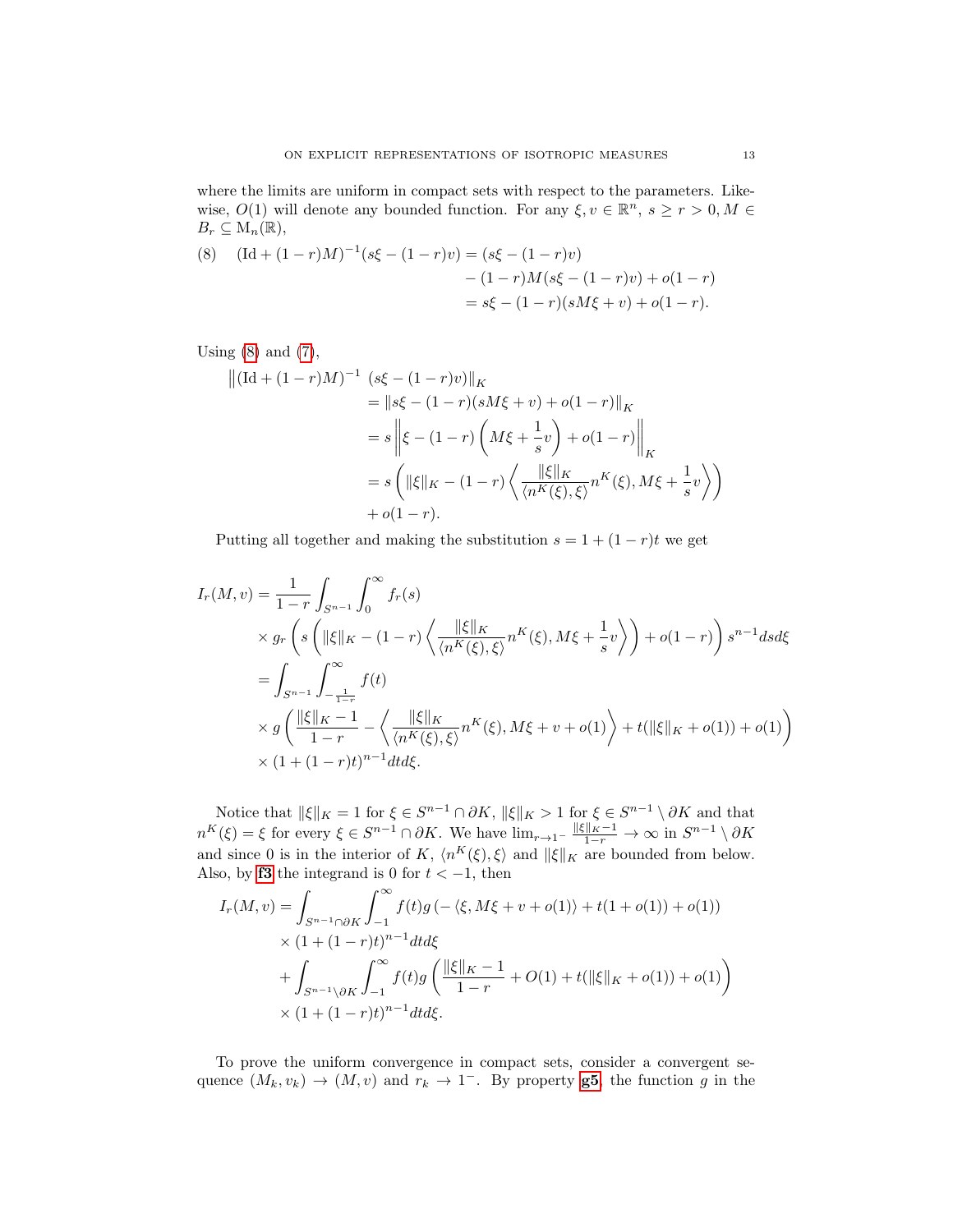second integral is zero for  $t \geq C$  where C is independent of k. The functions  $f, g$ are thus uniformly bounded in the support of both integrals, and we may apply the Dominated Convergence Theorem to obtain (thanks to property [g1](#page-4-2))

$$
\lim_{k \to \infty} I_{r_k}(M_k, v_k) = \int_{S^{n-1} \cap \partial K} f(t)g\left(-\langle \xi, M\xi + v \rangle + t\right) d\xi.
$$

Finally we show that  $F$  satisfies the assumptions of Theorem [3.](#page-2-1) Only the convexity is non-trivial. By  $f1, g1$  $f1, g1$  $f1, g1$ , f and g are absolutely continuous and differentiable a.e., F is twice differentiable a.e. and

$$
F''(x) = \int_{-1}^{1} \bar{g}'(t) f'(x - t) dt \ge 0,
$$

showing that F is convex. To see the strict convexity in  $[0, \infty)$  take any  $x > 0$ . If  $F''(x) = 0$  the last inequality implies that  $f' = 0$  in a set of positive measure inside  $(x-1, x+1)$  (namely, the set where  $g' < 0$ ) and this contradicts **[f4](#page-4-4)**.

# Proof of Theorem [6.](#page-2-0)

 $1 \Rightarrow 2$ :

Assume by contradiction that for some  $(M, w) \in (\text{Sym}_0 \times \mathbb{R}^n) \setminus (0, 0), \langle \xi, M\xi + w \rangle \leq 0$ for *ν*-almost every  $\xi$ . For  $\lambda > 1$ , since F is non-decreasing,

$$
I_{\nu}(\lambda(M, w)) = \int_{S^{n-1} \cap \partial K} F(\lambda \langle \xi, M\xi + w \rangle) d\nu
$$
  
\n
$$
\leq \int_{S^{n-1} \cap \partial K} F(\langle \xi, M\xi + w \rangle) d\nu
$$
  
\n
$$
= I_{\nu}(M, w).
$$

If  $(M_0, w_0)$  is the global minimum, by convexity of  $I_{\nu}$ 

$$
I_{\nu}\left(\left(1-\frac{1}{\lambda}\right)(M_0, w_0) + \frac{1}{\lambda}\lambda(M, w)\right) \leq \left(1-\frac{1}{\lambda}\right)I_{\nu}(M_0, w_0) + \frac{1}{\lambda}I_{\nu}(\lambda(M, w)).
$$

Taking limits when  $\lambda \to +\infty$  we obtain

$$
I_{\nu}((M_0, w_0) + (M, w)) \le I_{\nu}(M_0, w_0)
$$

which is absurd.

 $2 \Rightarrow 1$ : Consider

$$
E_{(M,w)} = \left\{ \xi \in S^{n-1} \cap \partial K / \langle \xi, M\xi + w \rangle > 0 \right\}.
$$

We claim that  $\varepsilon := \inf \nu(E_{(M,w)}) > 0$ , where the infimum is taken over all  $(M, w) \in \text{Sym}_{0} \times \mathbb{R}^{n}$  with  $||(M, w)|| = 1$ .

Assume by contradiction that there is a convergent sequence  $(M_k, w_k) \to (M_0, w_0)$ for which  $\nu(E_{(M_k,w_k)}) \to 0$ . If  $\xi \in E_{(M_0,w_0)}$ , then  $\langle \xi, M_0 \xi + w_0 \rangle > 0$  and there is  $k_0$  for which  $k > k_0$  implies  $\xi \in E_{(M_k,w_k)}$ . This means that  $E_{(M_0,w_0)} \subseteq$  $\liminf \{E_{(M_k,w_k)}\}$  and we have

$$
\nu(E_{(M_0, w_0)}) \le \nu(\liminf \{E_{(M_k, w_k)}\}) \le \liminf \nu(E_{(M_k, w_k)}) = 0
$$

which is absurd since  $\|(M_0, w_0)\| = 1$ .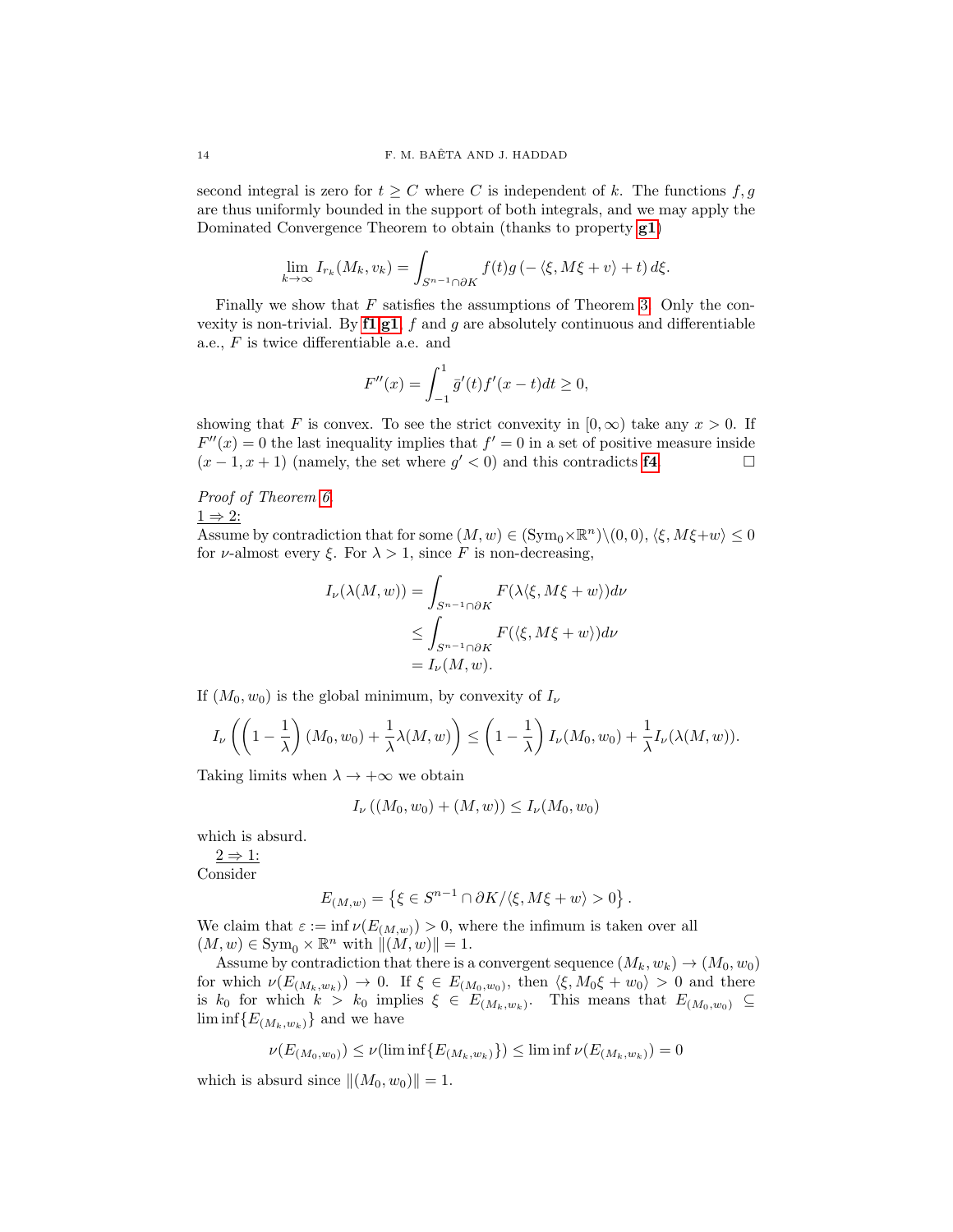Using the comparison  $F(x) \geq F'(0)x_+$ , we deduce that

$$
I_{\nu}(M, w) \ge \int_{S^{n-1}} F'(0) \langle \xi, M\xi + w \rangle_+ d\nu
$$
  
 
$$
\ge ||(M, w)||F'(0)\varepsilon \nu(S^{n-1})
$$

which implies the coercivity of  $I_{\nu}$ .

Now take  $(M_0, w_0), (M_1, w_1)$  and  $(M_\lambda, w_\lambda) = \lambda(M_0, w_0) + (1 - \lambda)(M_1, w_1)$  with  $\lambda \in [0,1]$ . Denote momentarily  $\xi^{(\lambda)} = \langle \xi, M_{\lambda} \xi + w_{\lambda} \rangle$ , for short. Since F is convex in R and strictly convex in  $[0, \infty)$  we have

$$
\int_{\xi^{(\lambda)} > 0} F(\xi^{(\lambda)}) d\nu < \int_{\xi^{(\lambda)} > 0} \lambda F(\xi^{(0)}) + (1 - \lambda) F(\xi^{(1)}) d\nu
$$
  

$$
\int_{\xi^{(\lambda)} \le 0} F(\xi^{(\lambda)}) d\nu \le \int_{\xi^{(\lambda)} \le 0} \lambda F(\xi^{(0)}) + (1 - \lambda) F(\xi^{(1)}) d\nu.
$$

We obtain

$$
I_{\nu}(M_{\lambda},w_{\lambda}) < \lambda I_{\nu}(M_0,w_0) + (1-\lambda)I_{\nu}(M_1,w_1),
$$

thus  $I_{\nu}$  is strictly convex and coercive, and it has a unique global minimum.  $3 \Rightarrow 2$ , case  $\nu = \nu_K$ :

Let  $(M, w) \in \text{Sym}_{0} \times \mathbb{R}^{n}$ . By Theorem [5](#page-2-2) there exists  $\xi_{0} \in S^{n-1} \cap \partial K$  such that  $\langle \xi_0, M\xi_0 + w \rangle > 0$ . Now we may find  $\varepsilon > 0$  such that  $|\xi - \xi_0|_2 < \varepsilon$  implies  $\langle \xi, M\xi + w \rangle > 0$  as well. Since  $\xi_0$  is in the support of  $\nu_K$ ,  $\nu_K(B(\xi_0, \varepsilon)) > 0$ (Proposition [11\)](#page-7-2). This implies that

$$
\nu_K\left(\{\xi \in S^{n-1}/\langle \xi, M\xi + w \rangle > 0\}\right) > 0.
$$

 $2 \Rightarrow 3$ , case  $\nu = \nu_K$ : Is trivial since  $\nu_K(\{\xi \in S^{n-1} \cap \partial K/\langle \xi, M\xi + w \rangle > 0\}) > 0$  implies  $(\{\xi \in S^{n-1} \cap \partial K/\langle \xi, M\xi + w \rangle > 0\})$  $\langle w \rangle > 0$ ) is non-empty.

$$
2 \Leftrightarrow 3
$$
, case  $\nu = c$ :

Since  $S^{n-1} \cap \partial K$  is finite,  $\text{co}(S^{n-1} \cap \partial K)$  is a polytope and  $\nu_K$  is an atomic measure supported in  $S^{n-1} \cap \partial K$  (Proposition 11 again). The equivalence then follows from the case  $\nu = \nu_K$ .

*Proof of Theorem [3.](#page-2-1)* We consider the inner product in  $M_n(\mathbb{R}) \times \mathbb{R}^n$  mentioned in the introduction. It is trivial to verify that that  $Sym_0 \times \mathbb{R}^n$  is the orthogonal complement of (Id, 0) in  $Sym \times \mathbb{R}^n$ . We compute the derivative of  $I_{\nu}$  in the direction of  $(\bar{M}, \bar{v})$ , at the point  $(M, v)$ :

$$
\langle \nabla I_{\nu}(M,v), (\bar{M}, \bar{v}) \rangle = \int_{S^{n-1}} F'(\langle \xi, M\xi + v \rangle) \langle \xi, \bar{M}\xi + \bar{v} \rangle dv
$$
  
= 
$$
\int_{S^{n-1}} F'(\langle \xi, M\xi + v \rangle) (\langle \xi \otimes \xi, \bar{M} \rangle + \langle \xi, \bar{v} \rangle) dv
$$
  
= 
$$
\left\langle \int_{S^{n-1}} F'(\langle \xi, M\xi + v \rangle) (\xi \otimes \xi, \xi) d\nu, (\bar{M}, \bar{v}) \right\rangle
$$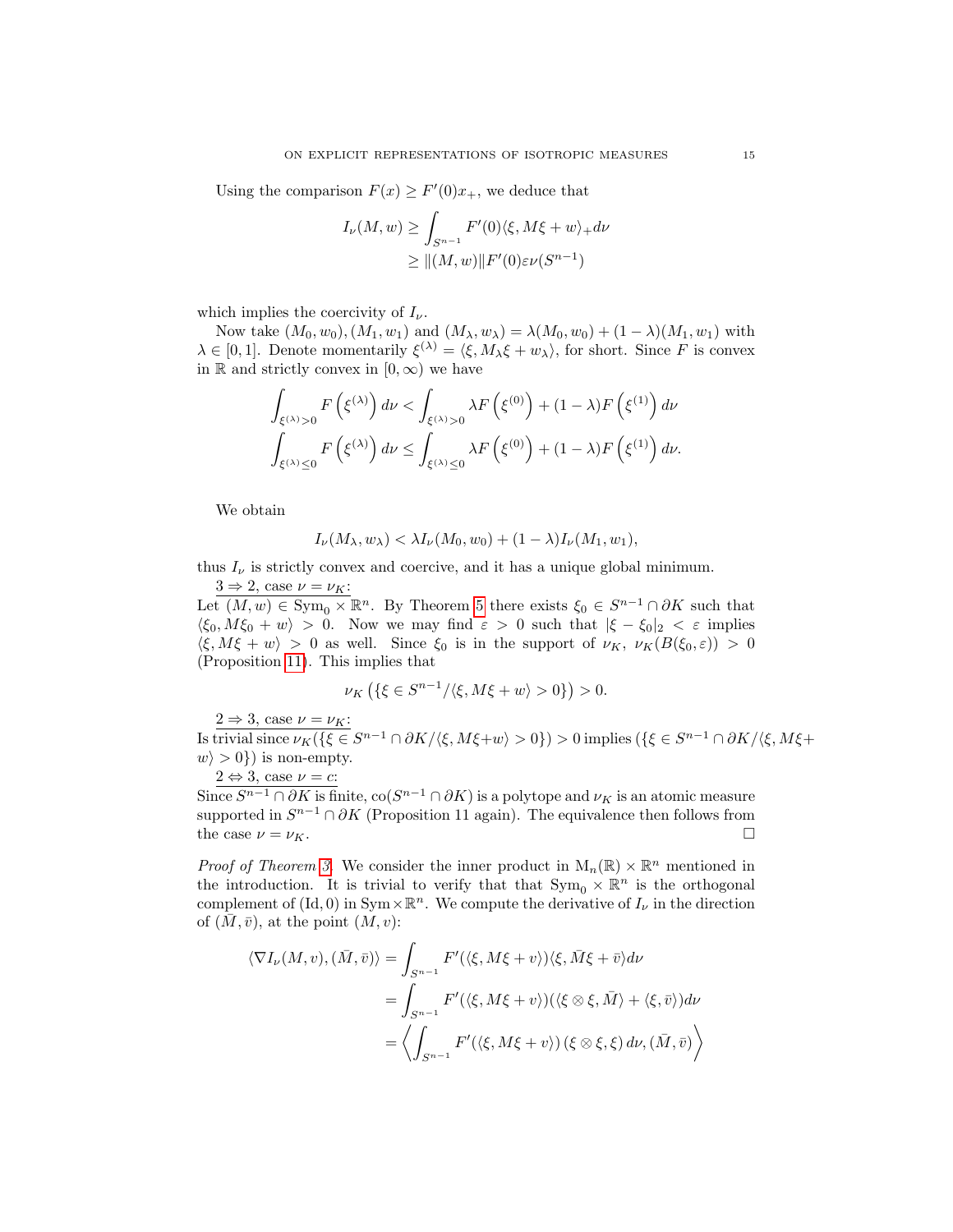we deduce that

$$
\nabla I_{\nu}(M,v) = \int_{S^{n-1}} F'(\langle \xi, M\xi + v \rangle) (\xi \otimes \xi, \xi) d\nu
$$

since this expression already in Sym  $\times \mathbb{R}^n$ .

The gradient of the function  $T(M, v) = \text{tr}(M)$  is  $\nabla T(M, v) = (\text{Id}, 0)$ . Then the equation of Lagrange multipliers at a minimum  $(M_0, w_0)$  is written as

$$
\int_{S^{n-1}} F'(\langle \xi, M_0 \xi + w_0 \rangle) (\xi \otimes \xi, \xi) d\nu = \lambda(\mathrm{Id}, 0).
$$

This clearly implies that

<span id="page-15-0"></span>(9) 
$$
\int_{S^{n-1}} F'(\langle \xi, M_0 \xi + w_0 \rangle) (\xi \otimes \xi) d\nu = \lambda \text{ Id}
$$

$$
\int_{S^{n-1}} F'(\langle \xi, M_0 \xi + w_0 \rangle) \xi d\nu = 0.
$$

Since F is non-decreasing,  $F'(\langle \xi, M_0 \xi + w_0 \rangle) \geq 0$ . Taking traces in equation [\(9\)](#page-15-0) we get

$$
\lambda = \frac{1}{n} \int_{S^{n-1}} F'(\langle \xi, M_0 \xi + w_0 \rangle) d\nu.
$$

By Theorem [6,](#page-2-0) we know that  $\langle \xi, M_0 \xi + w_0 \rangle > 0$  for a set of positive *v*-measure. Since  $F'(x) \ge 0$  for every x and  $F'(x) > 0$  for  $x \ge 0$ , we deduce that  $\lambda > 0$  and the  $\Box$  proof is complete.

*Proof of Theorem [9.](#page-6-1)* First we prove that if  $I_1$  has a unique global minimum  $(M_0, w_0)$ then  $(M_r, w_r)$  converges to  $(M_0, w_0)$ . By coercivity of  $I_1$  there exists  $R > 0$  such that  $(M, v) \in \text{Sym}_{0} \times \mathbb{R}^{n}, \|(M, v)\| \geq R$  implies

$$
I_1(M, w) \ge C + 2
$$

where  $C$  is given in Proposition [15.](#page-9-3)

Let  $B_R = \{(M, w) \in \text{Sym} \times \mathbb{R}^n / ||(M, w)|| \le R\}$ . Since  $I_1$  is continuous in the compact set  $B_R$ , there is  $\varepsilon > 0$  such that

$$
I_1(M, w) \ge C + 1
$$

for every  $(M, w) \in \partial B_R$  with  $|\text{tr}(M)| < \varepsilon$ . By Theorem [8,](#page-5-2) there is  $r_0 \in (1/2, 1)$ such that for every  $r \in (r_0, 1)$  and  $(M, w) \in B_R$ ,

$$
|I_r(M, w) - I_1(M, w)| \le 1/2.
$$

Increasing  $r_0$  if necessary, we may assume that for every  $r \in (r_0, 1)$  and  $\lambda \in [0, 1]$ ,

$$
\det(\lambda(A_r, v_r) + (1 - \lambda)(\text{Id}, 0)) \le \frac{C + 1/2}{C + 1/4} = 1 + \frac{1}{4C + 1}
$$

and that  $\left|\text{tr}\left(\frac{M_r}{\|M_r\|_F}\right)\right| \leq \frac{\varepsilon}{R}$  (last part of Theorem [7\)](#page-5-1).

First we claim that  $(M_r, w_r) \in B_R$  for  $r \in (r_0, 1)$ . Assume by contradiction that  $(M_r, w_r) \notin B_R$  for some  $r \in (r_0, 1)$ , and consider  $\lambda < 1$  such that  $\|\lambda(M_r, w_r)\| = R$ , then since  $|\text{tr}(\lambda M_r)| \leq \frac{\|\lambda M_r\|_F}{R} \varepsilon \leq \varepsilon$ ,

$$
I_r(\lambda(M_r, w_r)) \ge I_1(\lambda(M_r, w_r)) - \frac{1}{2} \ge C + 1 - 1/2.
$$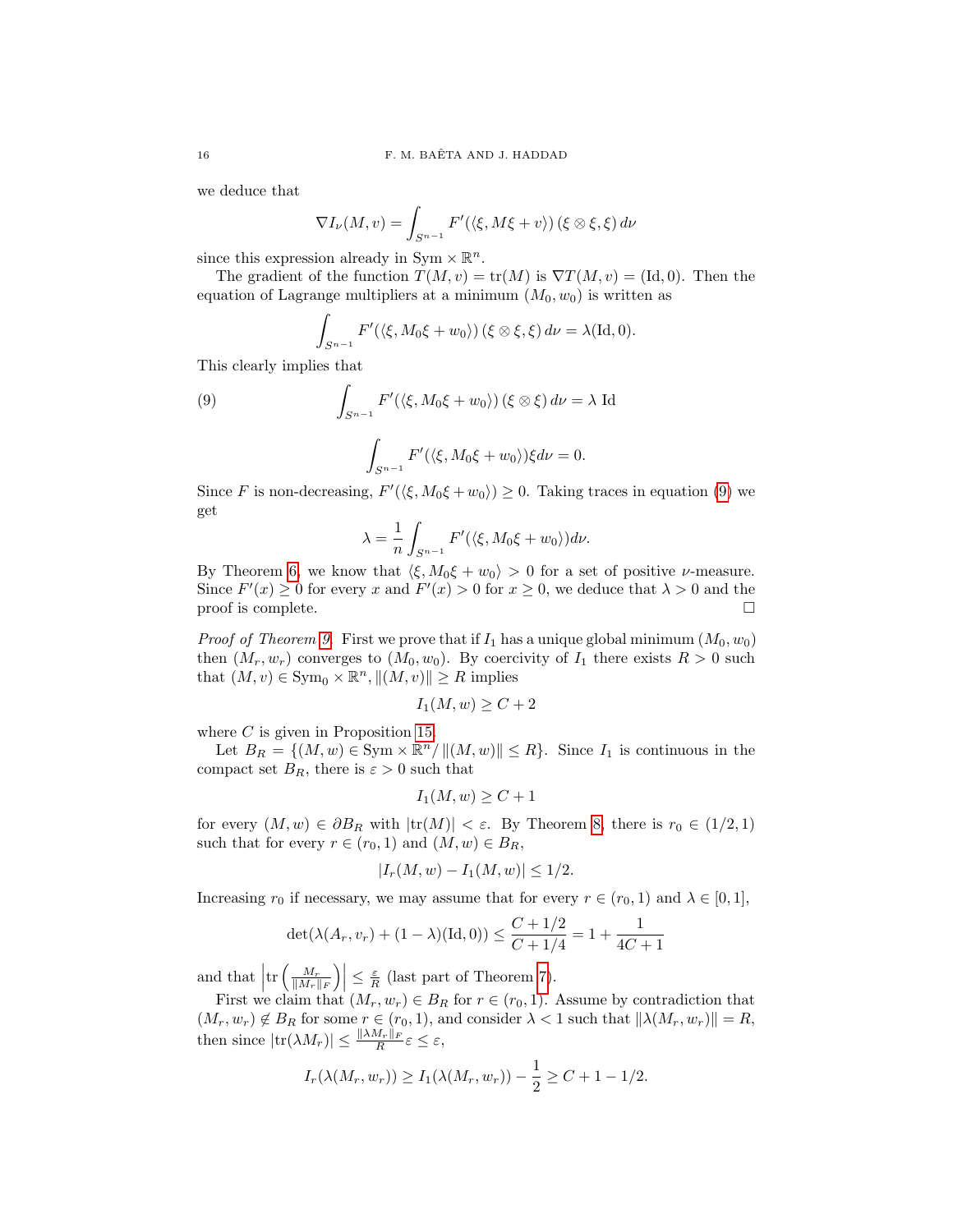By the convexity of  $D$ ,

$$
(\mathrm{Id}, 0) + (1 - r)\lambda(M_r, w_r) = \lambda(A_r, v_r) + (1 - \lambda)(\mathrm{Id}, 0) \in \mathcal{D}
$$

$$
L_r(\lambda(A_r, v_r) + (1 - \lambda)(\text{Id}, 0)) = \det(\lambda(A_r, v_r) + (1 - \lambda)(\text{Id}, 0))^{-1} I_r(\lambda(M_r, w_r))
$$
  
\n
$$
\geq \left(\frac{C + 1/2}{C + 1/4}\right)^{-1} (C + 1/2) = C + 1/4
$$
  
\n
$$
\geq L_r(\text{Id}, 0) + 1/4
$$
  
\n
$$
\geq L_r(A_r, v_r) + 1/4.
$$

We obtain the inequalities

$$
L_r(\text{Id}, 0) < L_r(\lambda(A_r, v_r) + (1 - \lambda)(\text{Id}, 0)) > L_r(A_r, v_r)
$$

contradicting the convexity of  $L_r$ , and the claim is proved.

For any matrix  $M \in \text{Sym}_{0}$  consider

$$
M^{(r)} = \frac{\det(\text{Id} + (1-r)M)^{-1/n}(\text{Id} + (1-r)M) - \text{Id}}{1-r}
$$

and notice that it belongs to  $\frac{(SL_n(\mathbb{R})\cap Sym_+)-Id}{1-r}$  for r close to 1. We also have

$$
\lim_{r \to 1^{-}} M^{(r)} = \lim_{r \to 1^{-}} \frac{\det(\text{Id} + (1 - r)M)^{-1/n} - 1}{1 - r} \text{Id} + \det(\text{Id} + (1 - r)M)^{-1/n} M
$$
  
=  $\frac{\partial}{\partial t} \Big|_{t=0} \left( \det(\text{Id} + tM)^{-1/n} \text{Id} \right) + M$   
=  $-\frac{1}{n} \text{tr}(-M) \text{Id} + M$   
= M.

Now that  $(M_r, w_r)$  is bounded, for every convergent sequence  $(M_{r_k}, w_{r_k}) \rightarrow$  $(M_0, w_0)$  with  $r_k \to 1^-$ , and for every  $(M, w) \in \text{Sym}_0 \times \mathbb{R}^n$ ,

$$
I_1(M_0, w_0) \leftarrow I_{r_k}(M_{r_k}, w_{r_k}) \leq I_{r_k}(M^{(r_k)}, w) \rightarrow I_1(M, w)
$$

so that  $(M_0, w_0)$  is the (unique) minimum of  $I_1$ , and we deduce  $(M_r, w_r) \rightarrow (M_0, w_0)$ as desired.

Finally, we write

$$
\frac{\partial (A_r, v_r)}{\partial r}\Big|_{r=1} = \lim_{r \to 1^-} \frac{(A_r, v_r) - (\text{Id}, 0)}{r - 1} \n= \lim_{r \to 1^-} (-M_r, -w_r) \n= -(M_0, w_0).
$$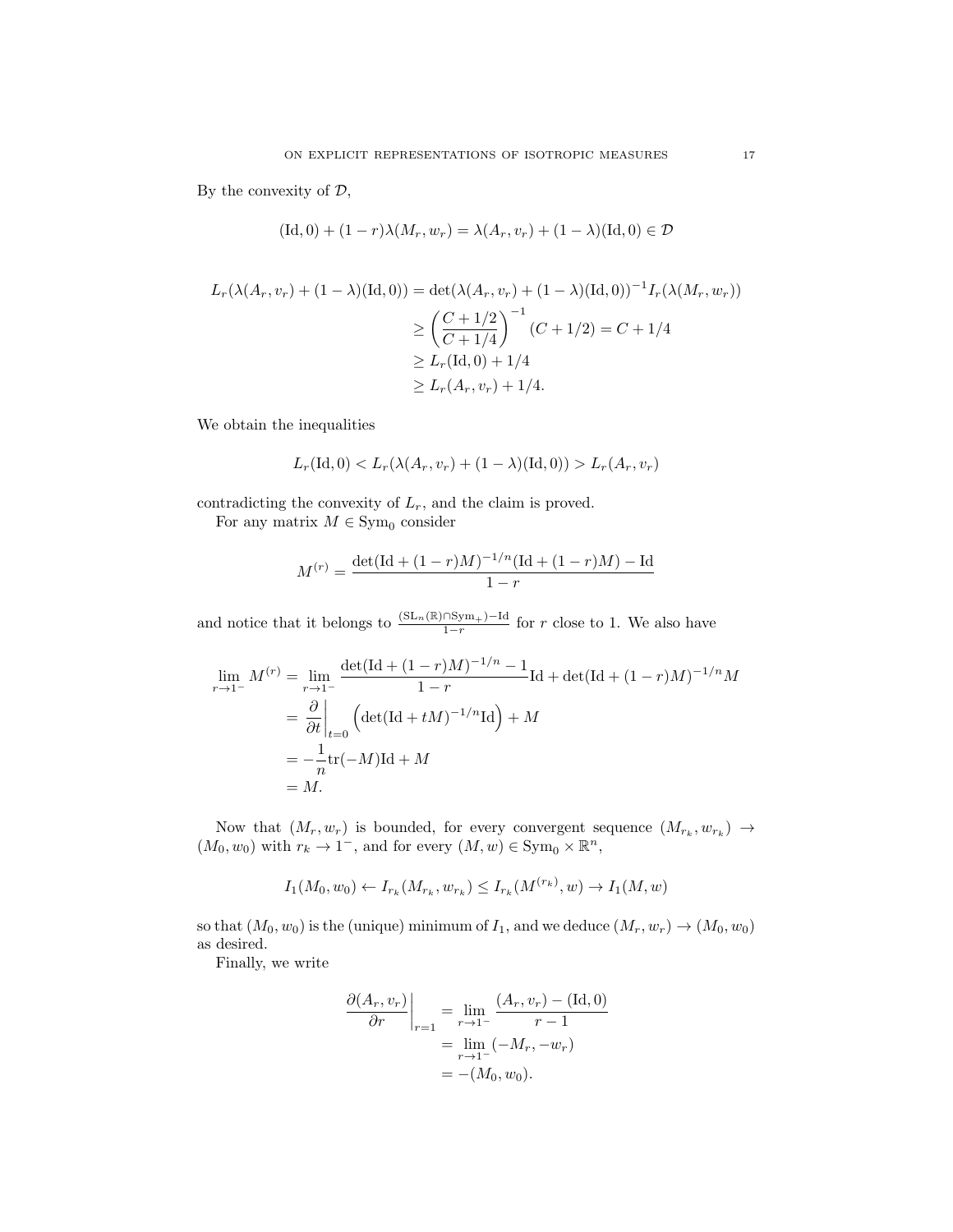For the second part of the theorem take  $\delta$  any continuous function with compact support and write, as in the proof of Theorem [8,](#page-5-2)

$$
\frac{1}{1-r} \int_{\mathbb{R}^n} \delta(x) \frac{(f')_r(|x|_2)}{|x|_2} g_r(||\bar{A}_r^{-1}(x-\bar{v}_r)||_K) dx
$$
\n
$$
= \int_{S^{n-1} \cap \partial K} \int_{-1}^{\infty} \delta((1+(1-r)t)\xi) f'(t)
$$
\n
$$
\times g\left(-\langle \xi, M_0\xi + w_0 + o(1) \rangle + t(1+o(1)) + o(1) \right)
$$
\n
$$
\times (1+(1-r)t)^{n-2} dt d\xi
$$
\n
$$
+ \int_{S^{n-1} \setminus \partial K} \int_{-1}^{\infty} \delta((1+(1-r)t)\xi) f'(t)
$$
\n
$$
\times g\left(\frac{||\xi||_K - 1}{1-r} + O(1) + t(||\xi||_K + o(1)) + o(1)\right)
$$
\n
$$
\times (1+(1-r)t)^{n-2} dt d\xi
$$

hence by the Dominated Convergence Theorem,

$$
\frac{1}{1-r}\int_{\mathbb{R}^n}\delta(x)\frac{(f')_r(|x|_2)}{|x|_2}g_r(||A_r^{-1}(x-v_r)||_K)dx \to \int_{S^{n-1}\cap\partial K}\delta(\xi)F'(\langle \xi, M_0\xi+v_0\rangle d\xi.
$$

#### **REFERENCES**

- <span id="page-17-9"></span>[1] S. Artstein-Avidan, A. A. Giannopoulos, and V. D. Milman. Asymptotic geometric analysis, Part I, volume 202. American Mathematical Soc., 2015.
- <span id="page-17-11"></span>[2] S. Artstein-Avidan and D. Katzin. Isotropic measures and maximizing ellipsoids: Between John and Loewner. Proceedings of the American Mathematical Society, 146(12):5379–5390, 2018.
- <span id="page-17-7"></span>[3] K. Ball. Volumes of sections of cubes and related problems. In Geometric aspects of functional analysis, pages 251–260. Springer, 1989.
- <span id="page-17-8"></span>[4] K. Ball. Volume ratios and a reverse isoperimetric inequality. Journal of the London Mathematical Society, 2(2):351–359, 1991.
- <span id="page-17-0"></span>[5] K. Ball. Ellipsoids of maximal volume in convex bodies. Geometriae Dedicata, 41(2):241–250, 1992.
- <span id="page-17-12"></span>[6] J. Bastero, J. Bernués, and M. Romance. Dual quermassintegrals, extremal positions and isotropic measures. Sem. Math. Anal. Univ. Sevilla, pages 11–26, 2006.
- <span id="page-17-5"></span>[7] J. Bastero and M. Romance. John's decomposition of the identity in the non-convex case. Positivity, 6(1):1–16, 2002.
- <span id="page-17-4"></span>[8] J. Bastero and M. Romance. Positions of convex bodies associated to extremal problems and isotropic measures. Advances in Mathematics, 184(1):64–88, 2004.
- <span id="page-17-13"></span>[9] J. Bochi. On the approximation of convex bodies by ellipses with respect to the symmetric difference metric. Discrete & Computational Geometry,  $60(4)$ :938–966, 2018.
- <span id="page-17-2"></span>[10] A. A. Giannopoulos and V. D. Milman. Extremal problems and isotropic positions of convex bodies. Israel Journal of Mathematics, 117(1):29–60, 2000.
- <span id="page-17-1"></span>[11] A. A. Giannopoulos and M. Papadimitrakis. Isotropic surface area measures. Mathematika, 46(1):1–13, 1999.
- <span id="page-17-3"></span>[12] A. A. Giannopoulos, I. Perissinaki, and A. Tsolomitis. John's theorem for an arbitrary pair of convex bodies. Geometriae Dedicata, 84(1):63–79, 2001.
- <span id="page-17-6"></span>[13] Y. Gordon, A. E. Litvak, M. Meyer, and A. Pajor. John's decomposition in the general case and applications. Journal of Differential Geometry, 68(1):99–119, 2004.
- <span id="page-17-10"></span>[14] P. M. Gruber and F. E. Schuster. An arithmetic proof of John's ellipsoid theorem. Archiv der Mathematik, 85(1):82–88, 2005.